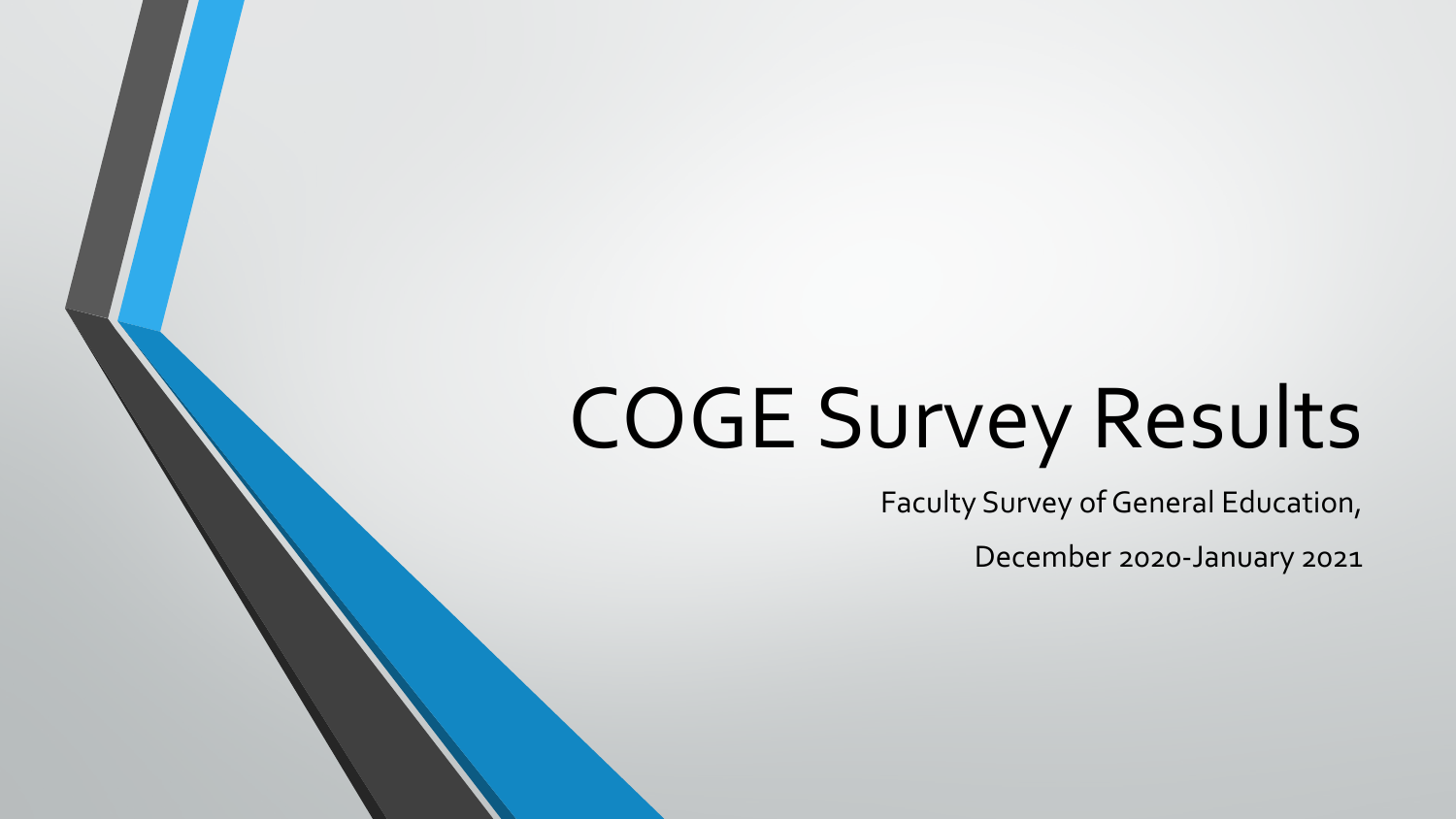# Quantitative Analysis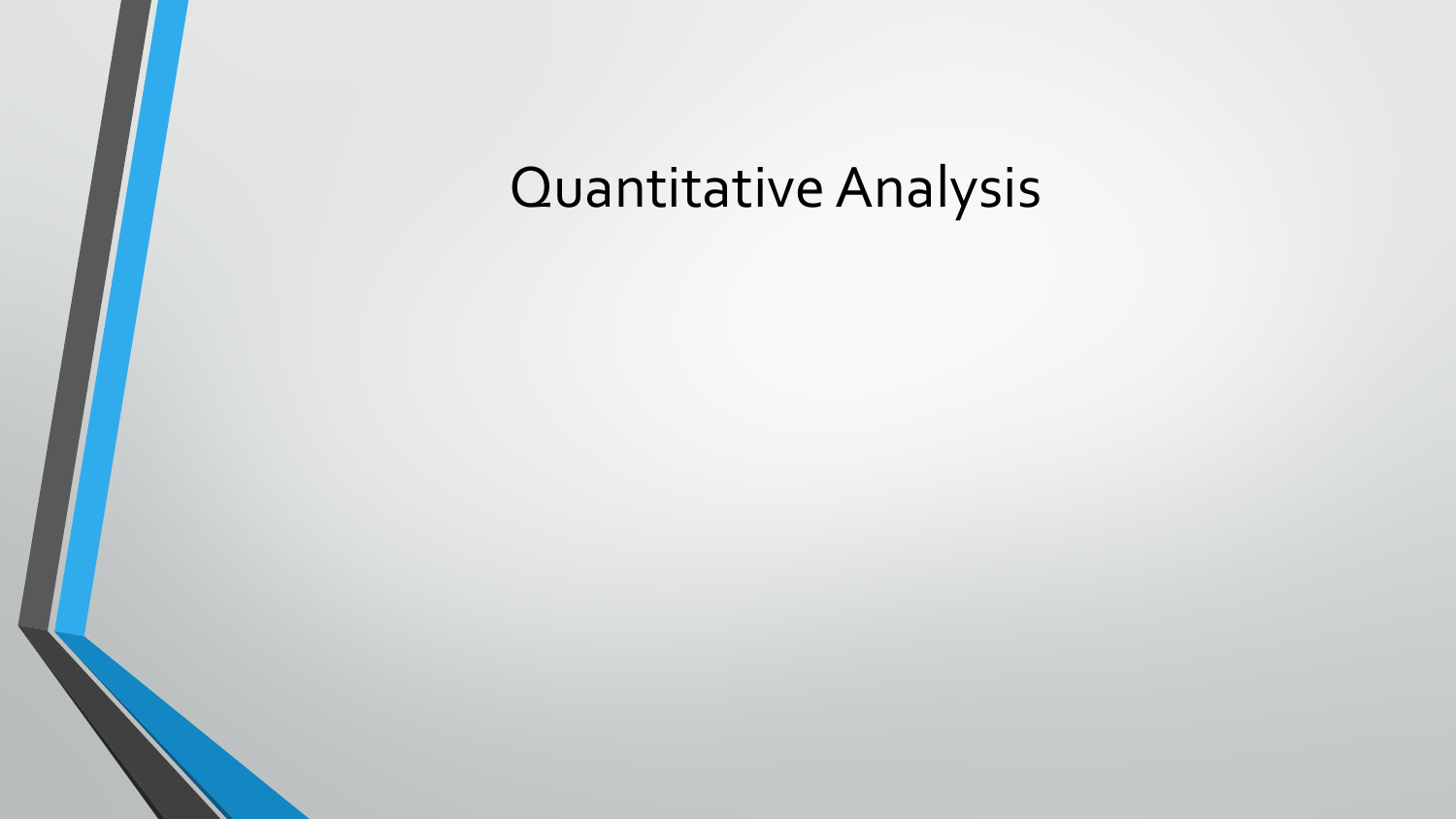# **Employment status of survey participants:**

| <b>Status</b>           | <b>Frequency (%)</b> |
|-------------------------|----------------------|
| <b>Tenured</b>          | 120 (58.8%)          |
| <b>Tenure track</b>     | $21(10.3\%)$         |
| <b>Non-tenure track</b> | $11(5.4\%)$          |
| <b>Adjunct</b>          | 47(23%)              |
| Did not respond         | $5(2.5\%)$           |
| <b>Total</b>            | 204                  |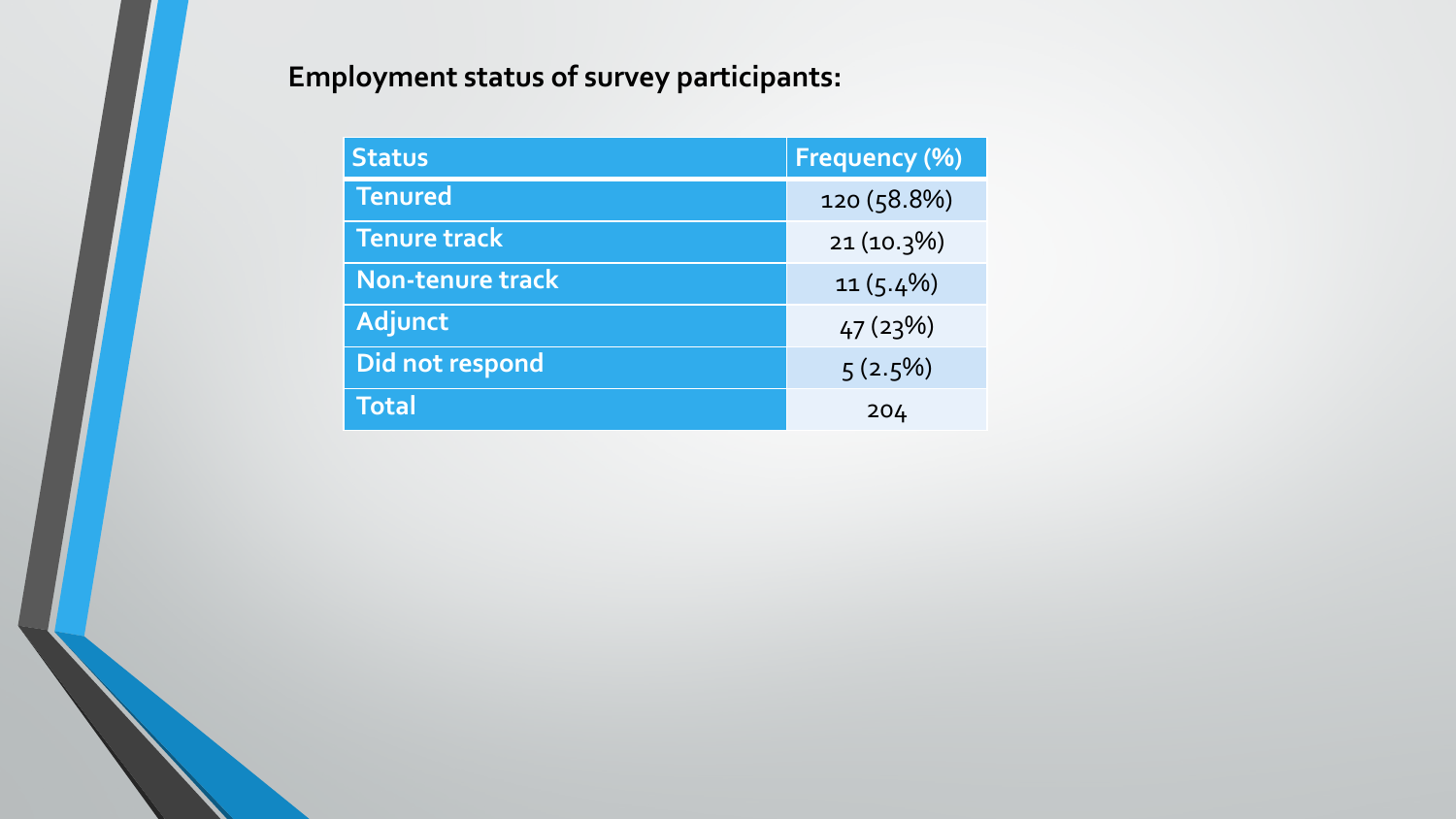# **School in which survey participants teach:**

| School                   | <b>Frequency (%)</b> |
|--------------------------|----------------------|
| <b>Arts and Sciences</b> | 124 (60.8%)          |
| Feinstein                | 29 (14.2%)           |
| <b>Nursing</b>           | $15(7.4\%)$          |
| <b>Business</b>          | $15(7.4\%)$          |
| <b>Social Work</b>       | $10(4.9\%)$          |
| <b>Adams Library</b>     | 4(2%)                |
| <b>Missing</b>           | $7(3.4\%)$           |
| <b>Total</b>             | 204                  |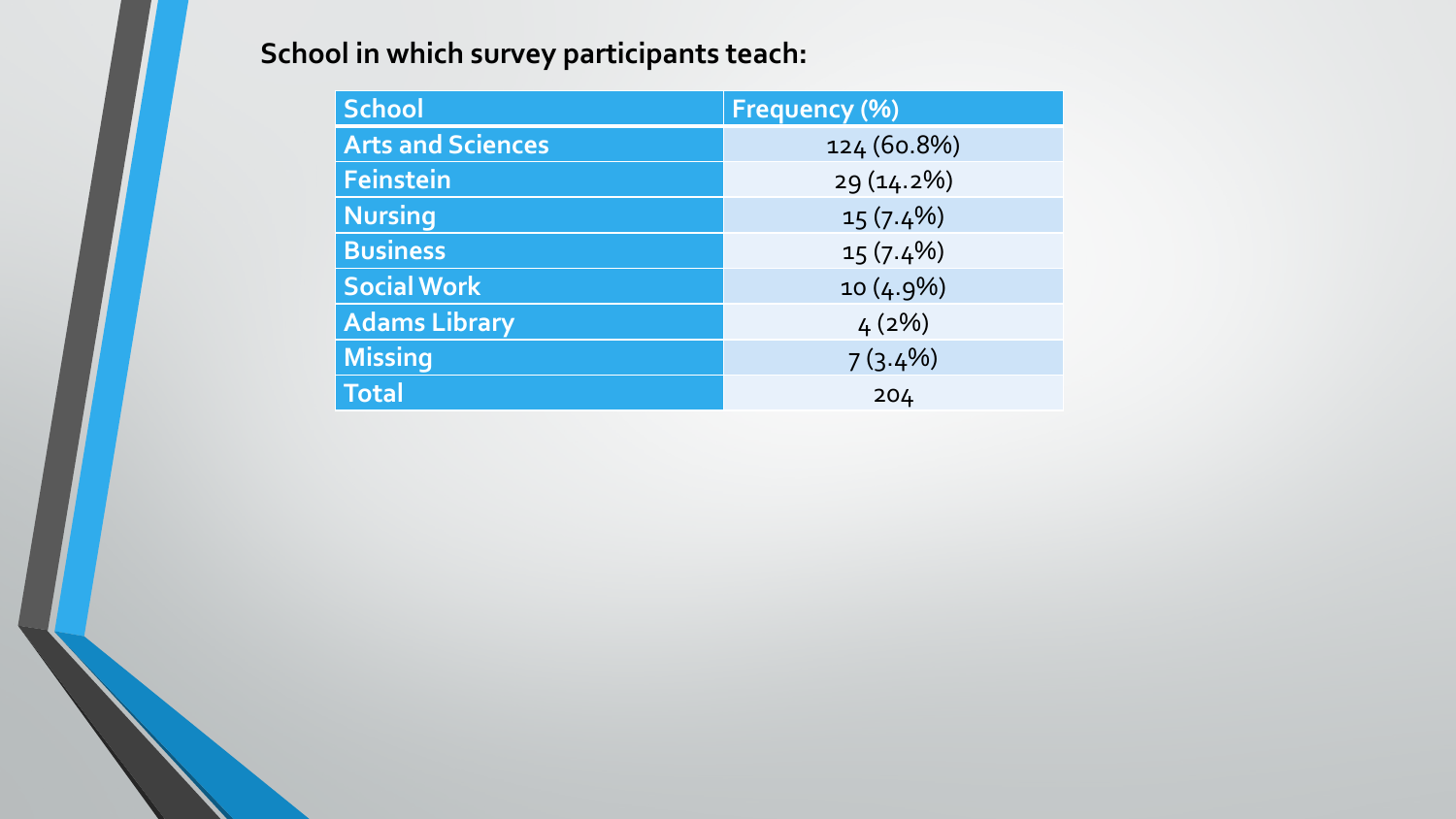# **Category of General Education taught by survey participants:**

| <b>Category taught</b>                | <b>Frequency (%)</b> |
|---------------------------------------|----------------------|
| <b>None (no Gen Eds taught)</b>       | 77 (28.9%)           |
| <b>Social and Behavioral Sciences</b> | 32(12%)              |
| <b>First Year Seminar</b>             | 29 (10.9%)           |
| <b>AQSR</b>                           | 26(9.8%)             |
| <b>Connections</b>                    | 26(9.8%)             |
| <b>Natural Science</b>                | $17(6.4\%)$          |
| <b>Arts</b>                           | 16(6%)               |
| Literature                            | $12(4.5\%)$          |
| <b>First year writing</b>             | $12(4.5\%)$          |
| <b>Math</b>                           | $11(4.1\%)$          |
| <b>History</b>                        | 8(3%)                |
| <b>Total</b>                          | $266*$               |

*\*Note-The total responses to this section (266) is more than the number of participants in the survey (204) because many participants teach more than one category of Gen Ed.*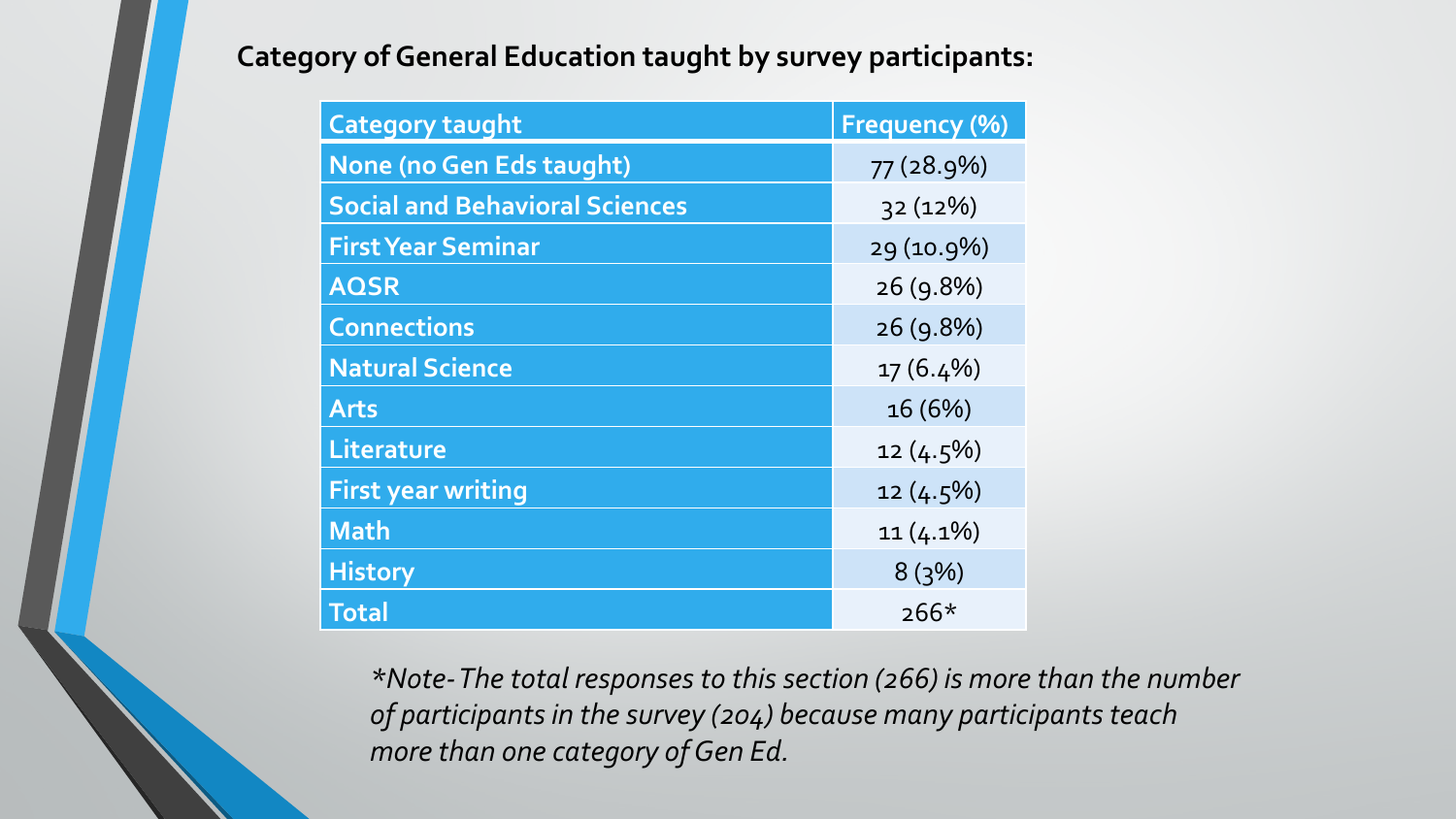| <b>General Education Learning Outcomes</b> |              |
|--------------------------------------------|--------------|
| <b>Critical &amp; Creative Thinking</b>    | <b>CCT</b>   |
| <b>Written Communication</b>               | <b>WC</b>    |
| <b>Research Fluency</b>                    | RF           |
| <b>Oral Communication</b>                  | OC           |
| <b>Collaborative Work</b>                  | <b>CW</b>    |
| Arts                                       | $\mathsf{A}$ |
| Civic Knowledge                            | <b>CK</b>    |
| <b>Ethical Reasoning</b>                   | ER           |
| <b>Global Understand</b>                   | GU           |
| <b>Quantitative Literacy</b>               | QL           |
| <b>Scientific Literacy</b>                 | SL           |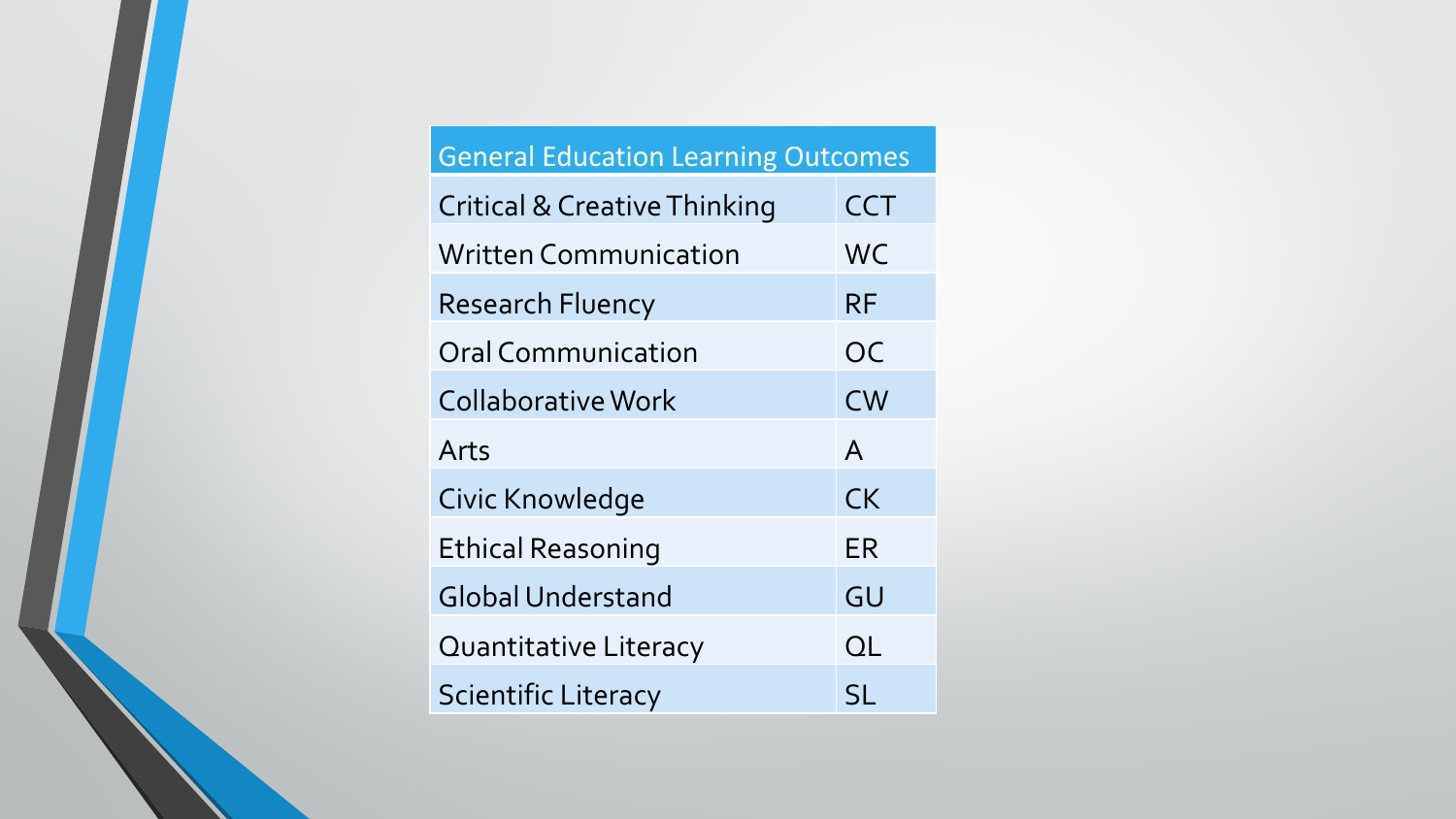# General Education Learning Outcomes by Course Category

|                              |                | <b>FYS FYW</b> | $\mathsf{C}$   | M       | <b>NS</b>    | <b>AQSR</b>             | <b>SB</b>               | н      |          | $\overline{\mathsf{A}}$ |
|------------------------------|----------------|----------------|----------------|---------|--------------|-------------------------|-------------------------|--------|----------|-------------------------|
| <b>Critical and Creative</b> |                |                |                |         |              |                         |                         |        |          |                         |
| Thinking                     | $\sf X$        | $\overline{X}$ | X              | X       | $\mathsf{X}$ | $\overline{X}$          | $\overline{X}$          | X      | X        | X                       |
| <b>Written Communication</b> | $\sf X$        | $\overline{X}$ | $\sf X$        |         |              |                         |                         |        | $\times$ |                         |
| <b>Research Fluency</b>      | $\sf X$        | $\overline{X}$ | $\overline{X}$ |         |              |                         |                         | X      |          |                         |
| <b>Oral Communication</b>    | $\times$       |                | $\sf X$        |         |              |                         |                         |        |          |                         |
| <b>Arts</b>                  |                |                |                |         |              |                         |                         |        |          | X                       |
| <b>Civic Knowledge</b>       |                |                |                |         |              |                         | $\sf X$                 | $\chi$ |          |                         |
| <b>Collaborative Work</b>    | $\overline{X}$ | $\overline{X}$ | X              |         |              |                         |                         |        |          |                         |
| <b>Ethical Reasoning</b>     |                |                |                |         | $\sf X$      |                         | $\sf X$                 | X      |          |                         |
| <b>Global Understanding</b>  |                |                |                |         |              |                         |                         | X      |          |                         |
| <b>Quantitative Literacy</b> |                |                |                | $\sf X$ | $\chi$       | $\overline{X}$          |                         |        |          |                         |
| <b>Scientific Literacy</b>   |                |                |                |         | $\sf X$      | $\overline{\mathsf{X}}$ | $\overline{\mathsf{X}}$ |        |          |                         |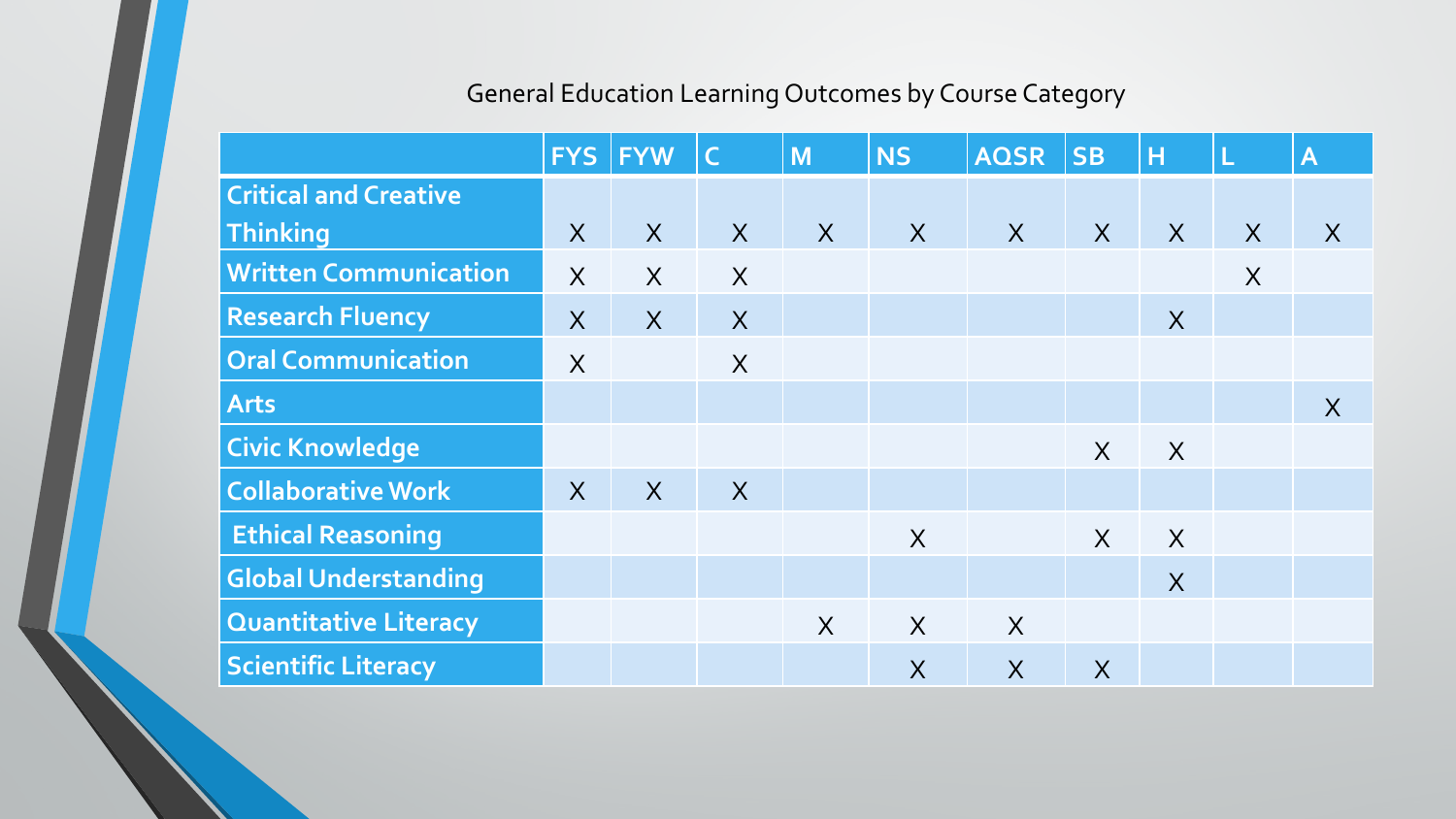**Teaching load comprised of general education during a typical semester of survey participants:**

| Amount          | <b>Frequency (%)</b> |
|-----------------|----------------------|
| <b>None</b>     | 81(39.7%)            |
| <b>Some</b>     | 77(37.7%)            |
| <b>Most</b>     | 30 (14.7%)           |
| <b>All</b>      | $11(5.4\%)$          |
| Did not respond | $5(2.5\%)$           |
| <b>Total</b>    | 204                  |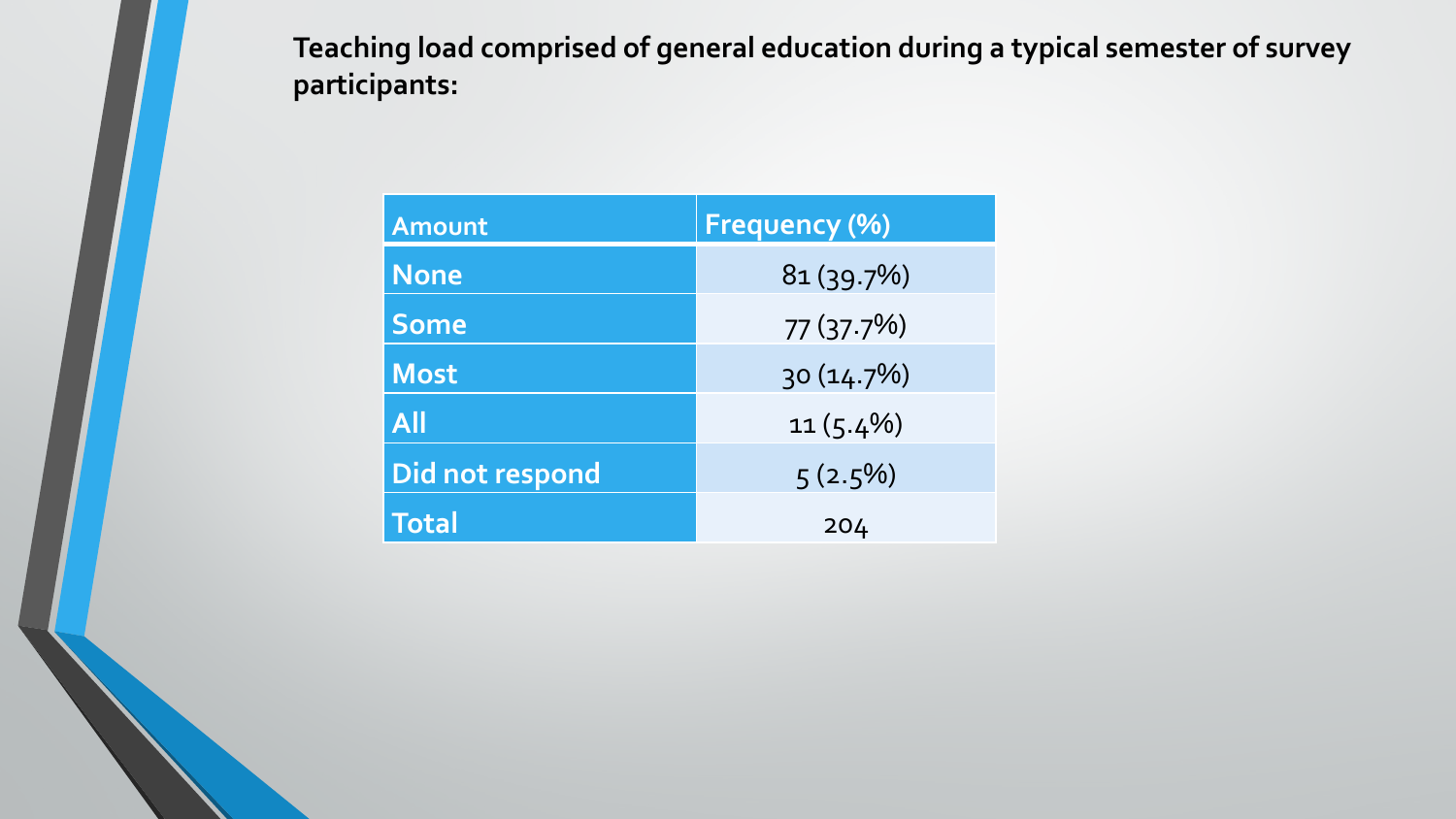**Familiarity with general education learning outcome from all survey participants:** 

| <b>Category taught</b> | <b>Frequency (%)</b> |
|------------------------|----------------------|
| <b>Not at all</b>      | 32(15.7%)            |
| Somewhat               | 114 (55.9%)          |
| <b>Very</b>            | 55 (27%)             |
| <b>Missing</b>         | $3(1.5\%)$           |
| <b>Total</b>           | 204                  |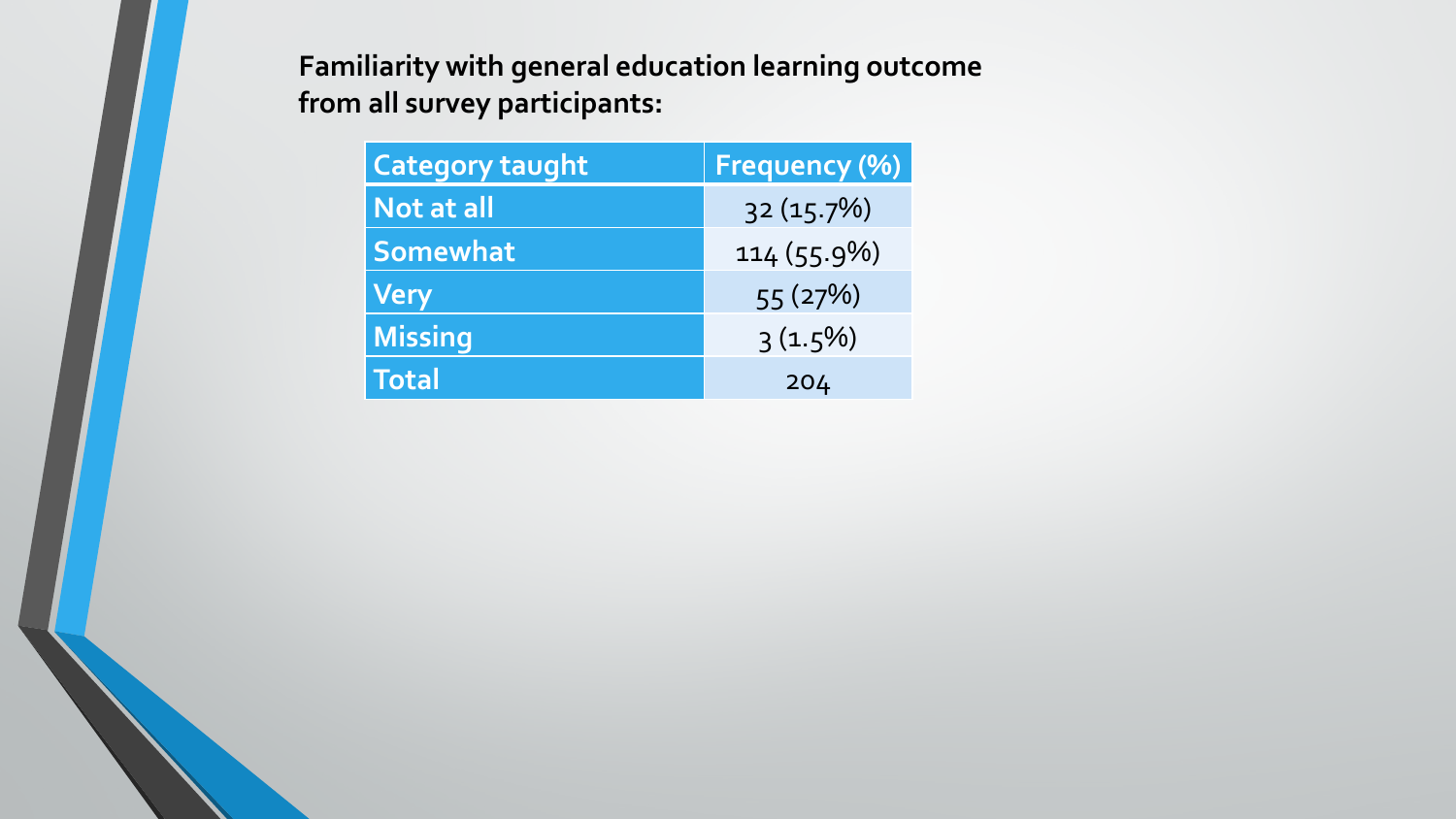#### **Familiarity with learning outcomes and the teaching load comprised of general education courses during a typical semester:**

| All, Most, Some of load  |     | <b>Percent</b> |
|--------------------------|-----|----------------|
| Not at all familiar      | 11  | 0.093          |
| <b>Somewhat familiar</b> | 69  | 0.585          |
| Very familiar            | 38  | 0.322          |
| <b>Total</b>             | 118 |                |

| All of load              |               | Percent |
|--------------------------|---------------|---------|
| Not at all familiar      | $\mathcal{D}$ | 0.182   |
| <b>Somewhat familiar</b> |               | 0.636   |
| Very familiar            | $\mathcal{D}$ | 0.182   |
| <b>Total</b>             | 11            |         |

| <b>Most of load</b>      |               | Percent |
|--------------------------|---------------|---------|
| Not at all familiar      | $\mathcal{P}$ | 0.067   |
| <b>Somewhat familiar</b> | 17            | 0.567   |
| Very familiar            | 11            | 0.367   |
| Total                    | 30            |         |

| <b>Some of load</b>      |                | Percent |
|--------------------------|----------------|---------|
| Not at all familiar      |                | 0.091   |
| <b>Somewhat familiar</b> | 45             | 0.584   |
| Very familiar            | 25             | 0.325   |
| Total                    | $\prime\prime$ |         |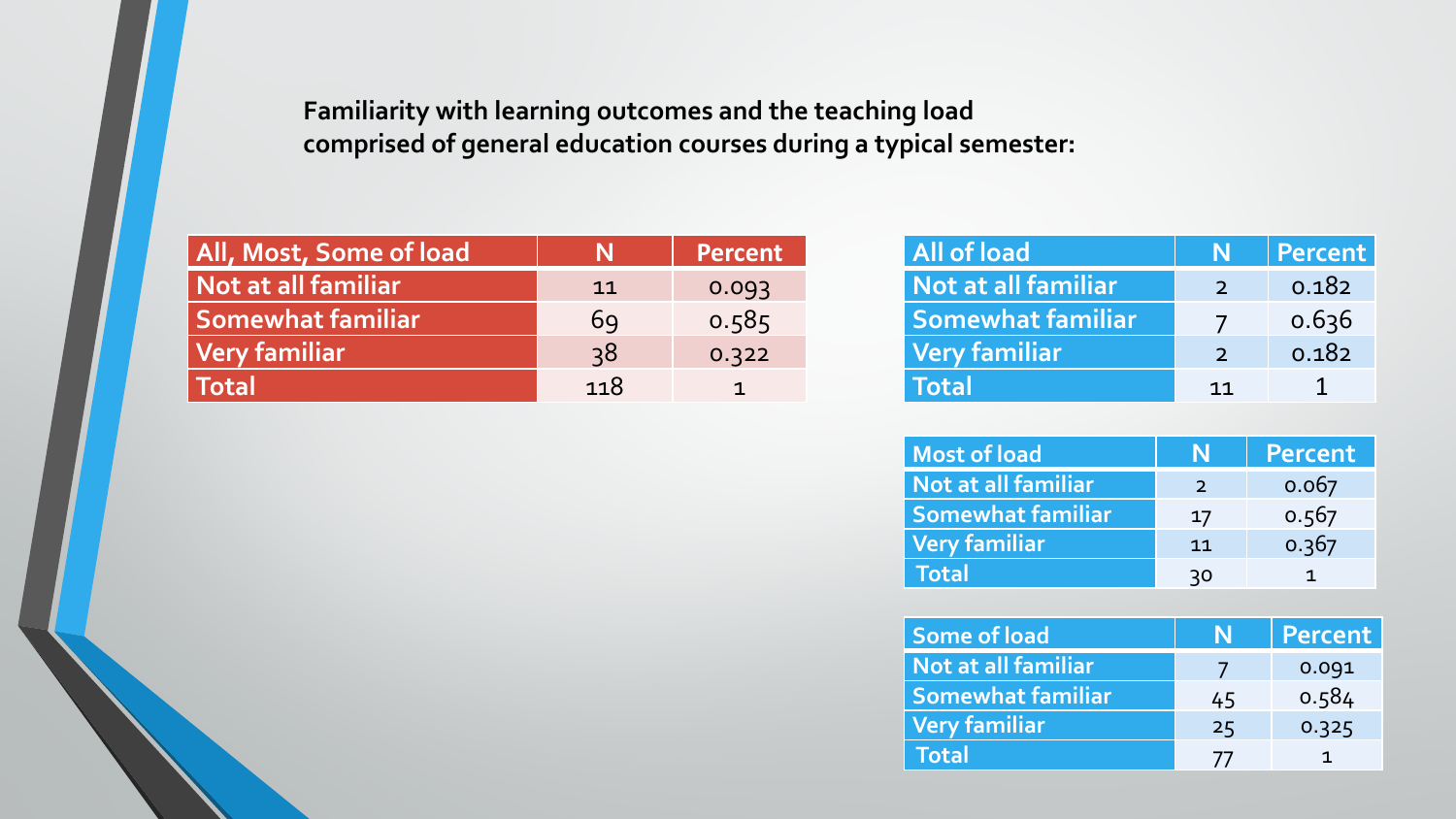**Familiarity with learning outcomes and the teaching load comprised of general education courses during a typical semester:**

| None of load             |    | Percent |
|--------------------------|----|---------|
| Not at all familiar      | 21 | 0.259   |
| <b>Somewhat familiar</b> | 44 | 0.543   |
| Very familiar            | 16 | 0.198   |
| <b>Total</b>             | 81 |         |

| None and never?          | N  | Percent |
|--------------------------|----|---------|
| Not at all familiar      | 21 | 0.300   |
| <b>Somewhat familiar</b> | 38 | 0.543   |
| Very familiar            | 11 | 0.157   |
| Total                    | 70 |         |

| None but has in past?    | N  | Percent |
|--------------------------|----|---------|
| Not at all familiar      | O  | 0.000   |
| <b>Somewhat familiar</b> | 6  | 0.545   |
| <b>Very familiar</b>     | 5  | 0.455   |
| Total                    | 11 |         |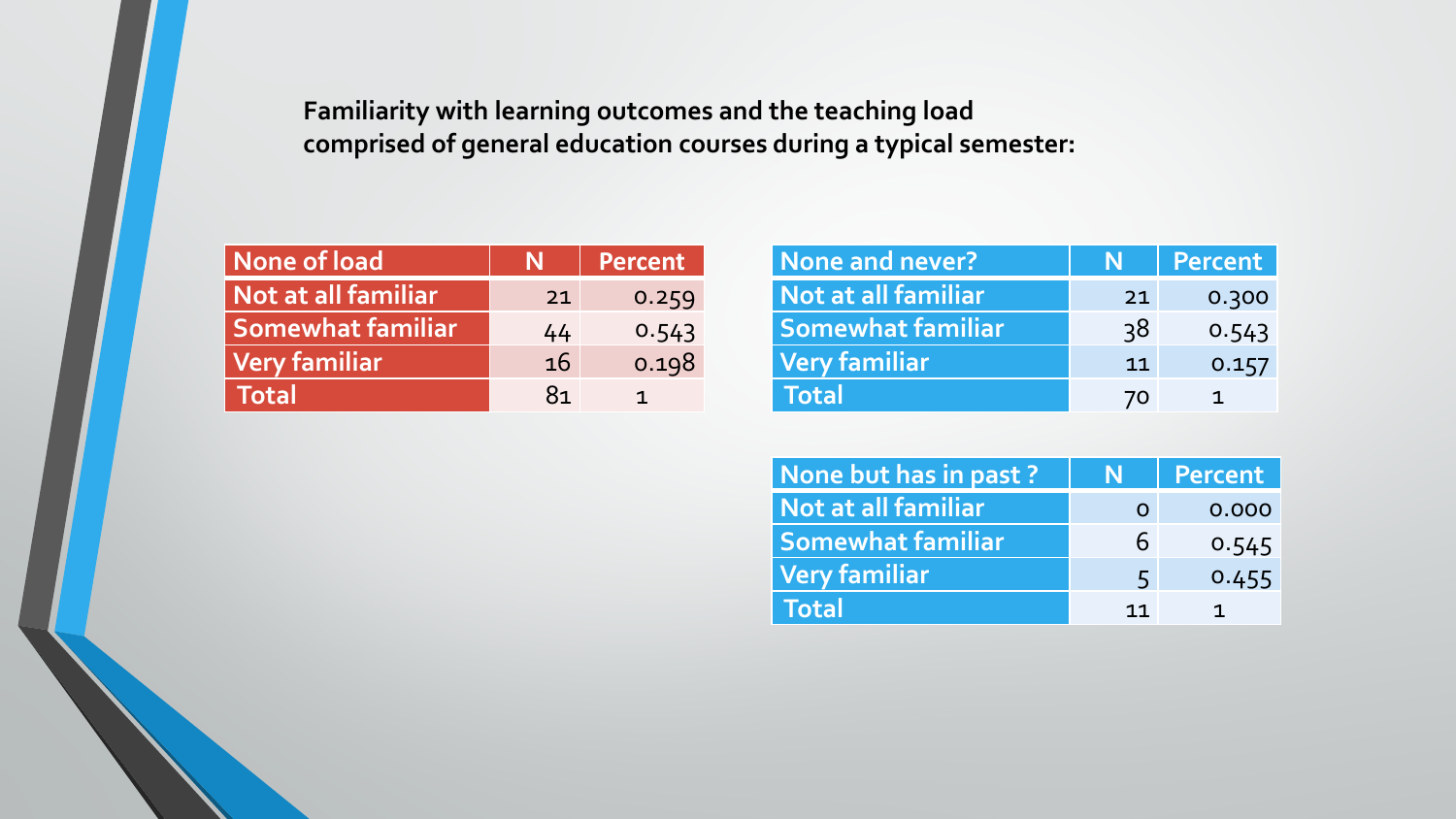**Familiarity with general education learning outcomes related to employment position at RIC:**

| All (5 did not identify) |     | Percent |
|--------------------------|-----|---------|
| Not at all familiar      | 32  | 0.161   |
| Somewhat familiar        | 112 | 0.563   |
| Very familiar            | 55  | 0.276   |
| Total                    | 199 | 1       |

| <b>Tenured instructor</b> |     | Percent |
|---------------------------|-----|---------|
| Not at all familiar       | 8   | 0.067   |
| <b>Somewhat familiar</b>  | 69  | 0.575   |
| Very familiar             | 43  | 0.358   |
| <b>Total</b>              | 120 |         |

| Non-tenure-track instructor |              | Percent |
|-----------------------------|--------------|---------|
| Not at all familiar         | 4            | 0.364   |
| Somewhat familiar           | 6            | 0.545   |
| Very familiar               | $\mathbf{1}$ | 0.091   |
| <b>Total</b>                | 11           |         |

| <b>Tenure-track instructor</b> | N  | Percent |
|--------------------------------|----|---------|
| Not at all familiar            | 5  | 0.238   |
| <b>Somewhat familiar</b>       | 11 | 0.524   |
| Very familiar                  | 5  | 0.238   |
| Total                          | 21 |         |

| Adjunct instructor  |    | Percent |
|---------------------|----|---------|
| Not at all familiar | 15 | 0.319   |
| Somewhat familiar   | 26 | 0.553   |
| Very familiar       | 6  | 0.128   |
| <b>Total</b>        | 47 |         |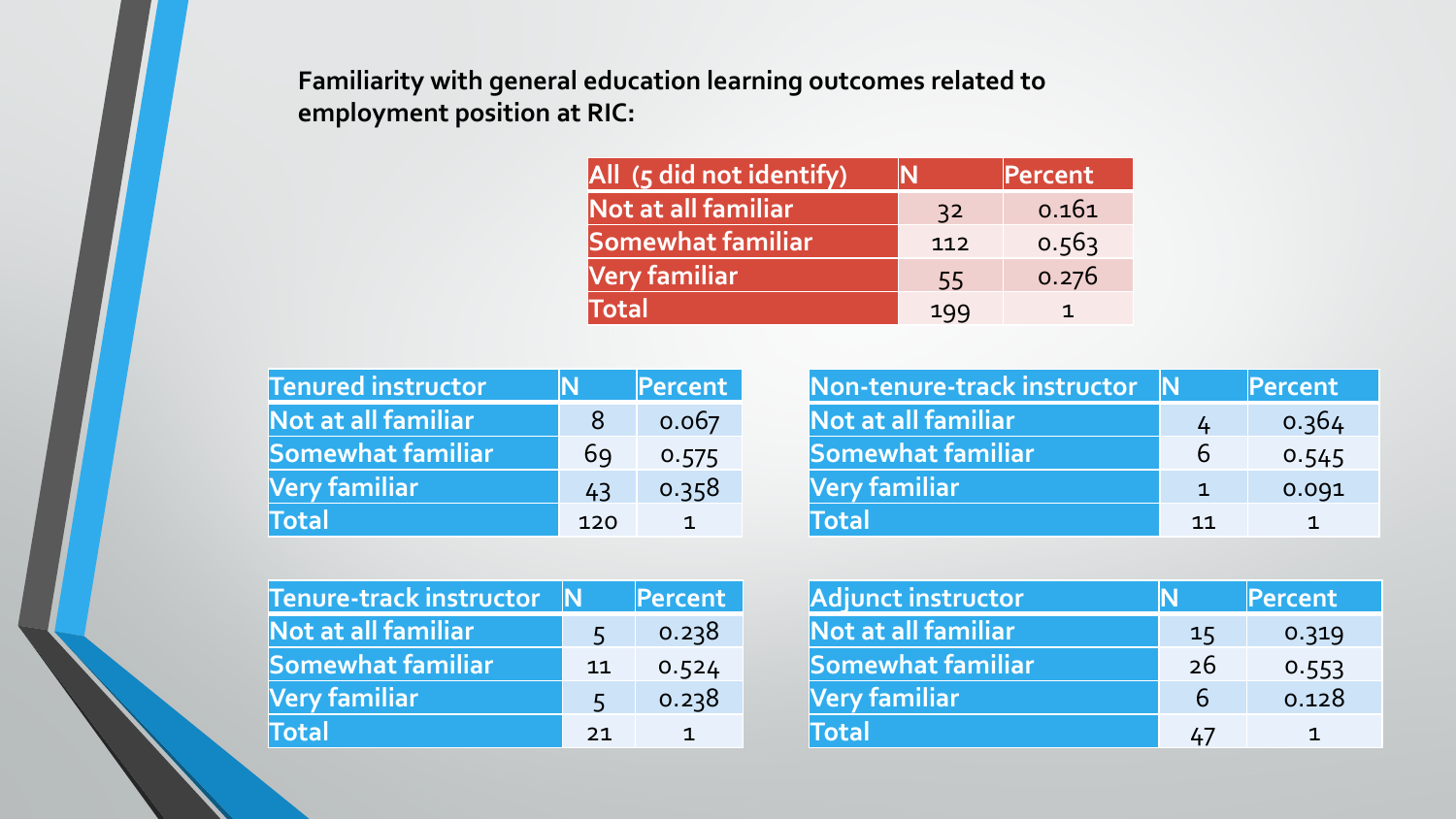**Survey participant's rating of general education's overall success in meeting learning outcomes:** 

**Scale 1 (poor) to 5 (excellent)**

| <b>Response</b>      |                            | <b>Frequency (%)</b> |
|----------------------|----------------------------|----------------------|
| Low                  | scores of 1 and 2 combined | $15(7.4\%)$          |
| <b>Moderate</b>      | score of 3                 | $41(20.1\%)$         |
| <b>Above average</b> | scores of 4 and 5 combined | 87(42.6%)            |
| Did not respond      |                            | $61(29.9\%)$         |
|                      | Mean = $3.7$               |                      |
|                      | Stan. dev. = $.95$         |                      |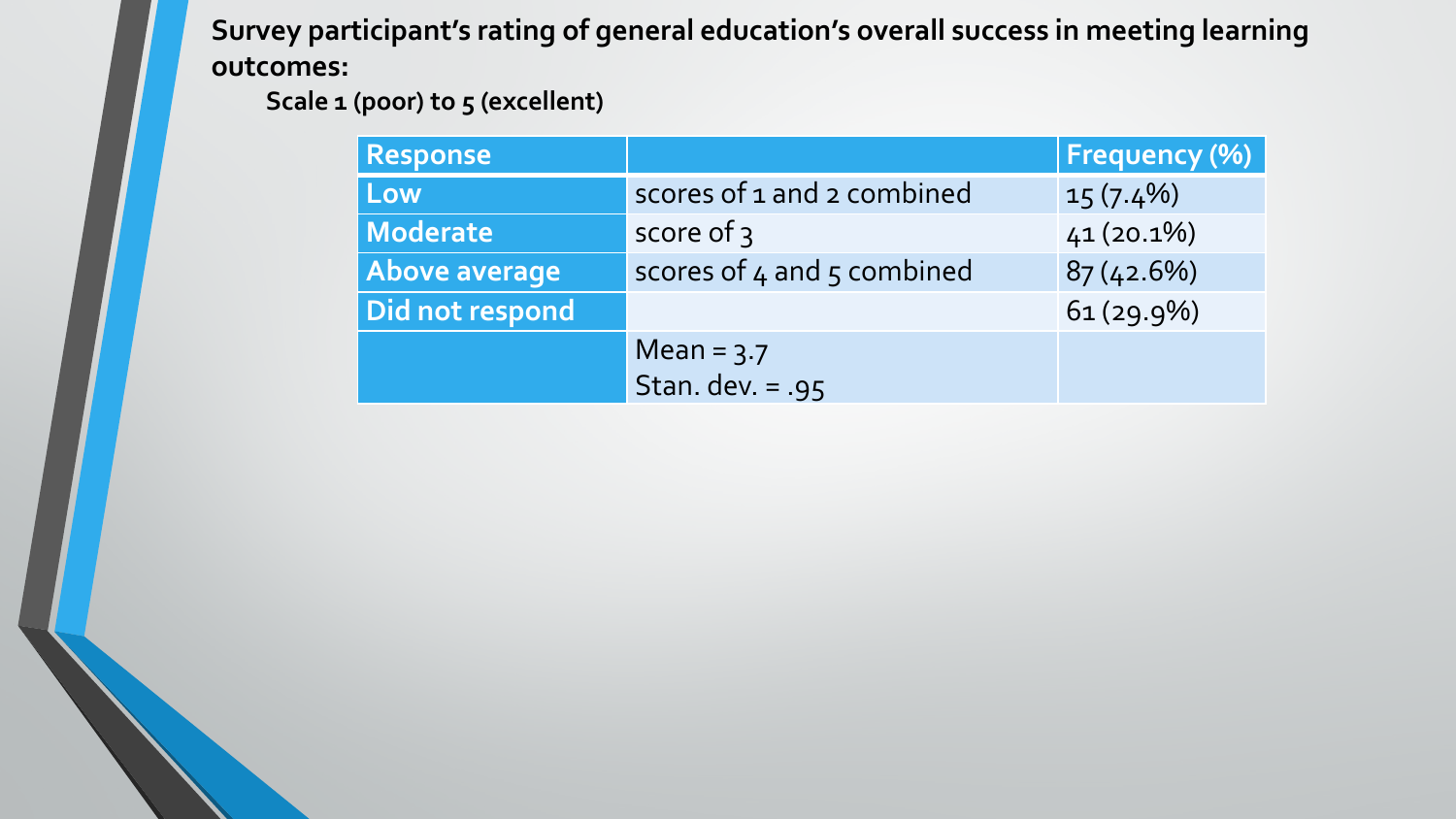**Survey participant's perceived success in meeting learning outcomes in general education, and the number of general education courses taught during a typical semester:** 

**Scale: 1 (poor) 2 (fair) 3 (satisfactory) 4 (good) and 5 (excellent). Scores of 1 (poor) and means below 3.5 are highlighted in yellow.**

| All         | <b>CCT</b>     | <b>WC</b>      | <b>RF</b>      | <b>OC</b>              | <b>CW</b>      | A              | <b>CK</b>      | <b>ER</b>      | GU             | QL             | <b>SL</b>               |
|-------------|----------------|----------------|----------------|------------------------|----------------|----------------|----------------|----------------|----------------|----------------|-------------------------|
| Min         | $\overline{3}$ | $\overline{3}$ | $\overline{3}$ |                        | $\overline{2}$ | 5              | $\overline{4}$ | $\overline{2}$ | 4              | 5              | $\overline{3}$          |
| <b>Max</b>  | 5              | $\overline{4}$ | 4              |                        | 5              | 5              | $\overline{4}$ | $\frac{1}{4}$  | 4              | 5              | 5                       |
| <b>Mean</b> | 3.833          | 3.714          | 3.5            |                        | 3.286          | 5              | 4              | 3.333          | 4              | 5              | 4.2                     |
| Most        | <b>CCT</b>     | <b>WC</b>      | <b>RF</b>      | <b>OC</b>              | $\mathsf{CW}$  | Α              | <b>CK</b>      | <b>ER</b>      | GU             | QL             | <b>SL</b>               |
| Min         | $\overline{3}$ | $\overline{3}$ | $\overline{2}$ | $\overline{3}$         | $\overline{3}$ | $\overline{3}$ | $\overline{2}$ | $\mathbf{1}$   | $\overline{3}$ | $\overline{3}$ | $\overline{\mathbf{1}}$ |
| <b>Max</b>  | 5              | 5              | 5              | 5                      | 5              | 5              | 5              | $\overline{4}$ | 5              | 5              | 5                       |
| Mean        | 4.241          | 4.133          | 3.467          | 3.846                  | 3.929          | 4              | 3.4            | 2.857          | 4.2            | 4.143          | 3.647                   |
| <b>Some</b> | <b>CCT</b>     | <b>WC</b>      | <b>RF</b>      | <b>OC</b>              | <b>CW</b>      | Α              | <b>CK</b>      | <b>ER</b>      | GU             | QL             | <b>SL</b>               |
| Min         | $\overline{2}$ | $\overline{2}$ | $\mathbf{1}$   | $\overline{2}$         | $\overline{2}$ | $\overline{3}$ | $\overline{2}$ | $\overline{2}$ | $\overline{4}$ | $\overline{3}$ | $\overline{\mathbf{1}}$ |
| $\vert$ Max | 5              | 5              | 5              | 5                      | 5              | 5              | 5              | 5              | 5              | 5              | 5                       |
| <b>Mean</b> | 4.152          | 3.868          | 3.303          | 3.774                  | 3.75           | 4.091          | 3.778          | 3.52           | 4.5            | 4.364          | 3.9                     |
| <b>None</b> | <b>CCT</b>     | <b>WC</b>      | <b>RF</b>      | $\overline{\text{OC}}$ | <b>CW</b>      | Α              | <b>CK</b>      | <b>ER</b>      | GU             | QL             | <b>SL</b>               |
| Min         | $\overline{3}$ | 4              | $\overline{3}$ | $\overline{2}$         | $\overline{3}$ | 5              | $\overline{2}$ | $\overline{3}$ |                | 5              | $\overline{2}$          |
| <b>Max</b>  | 5              | $\overline{4}$ | 5              | 5                      | $\overline{4}$ | 5              | 5              | 5              |                | 5              | 5                       |
| <b>Mean</b> | 4.364          | 4              | 3.8            | 3.4                    | 3.4            | 5              | 3.857          | 4.125          |                | 5              | 3.889                   |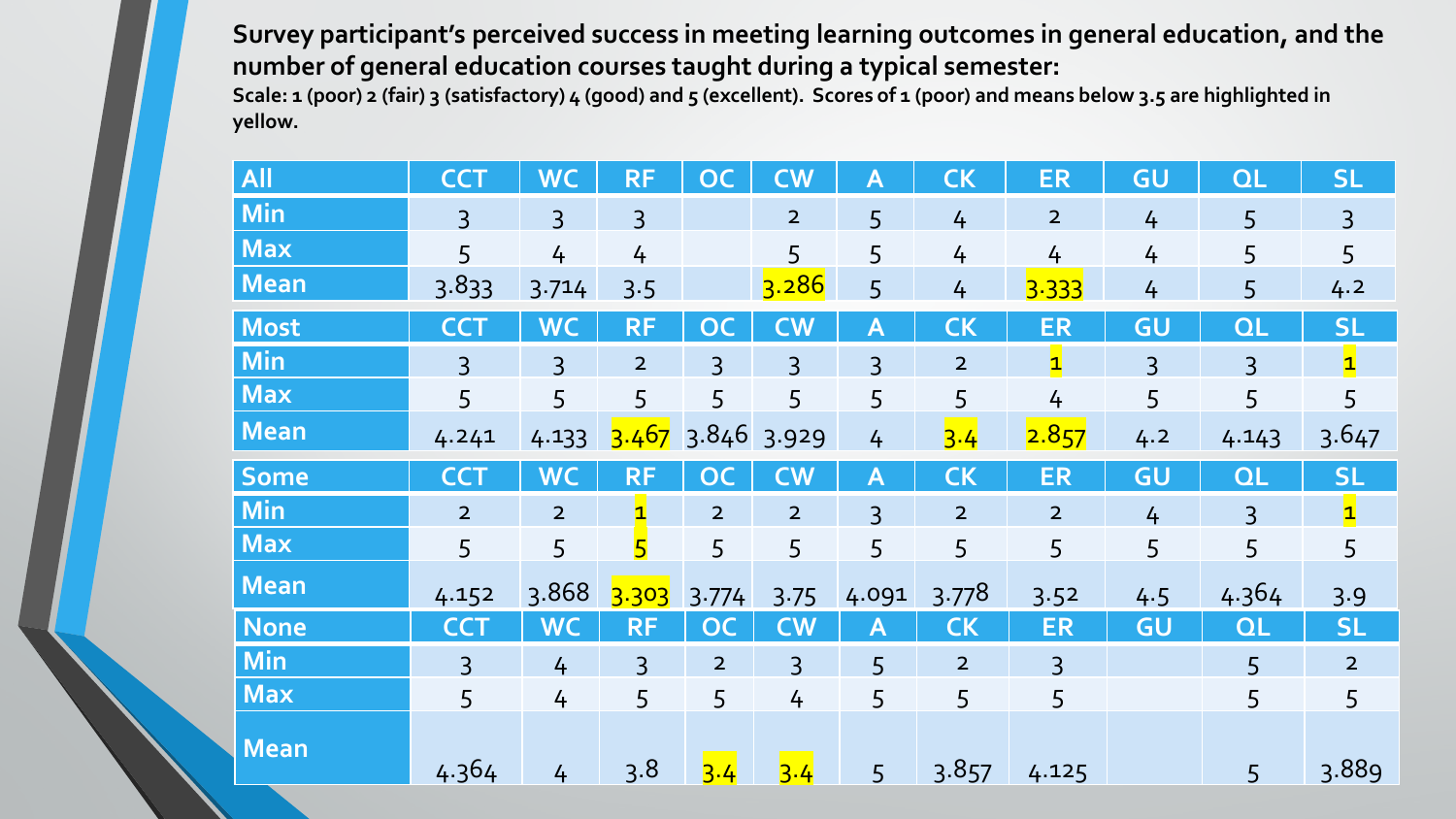**Survey participant's perceived success in meeting learning outcomes in general education, and the number of general education courses taught during a typical semester:** 

**Scale: 1 (poor) 2 (fair) 3 (satisfactory) 4 (good) and 5 (excellent). Scores of 1 (poor) and means below 3.5 are highlighted in yellow.**

| All respondents CCT WC RF OC CW A CK ER GU QL SL |  |  |  |                                 |                                                                   |  |
|--------------------------------------------------|--|--|--|---------------------------------|-------------------------------------------------------------------|--|
| <b>Min</b>                                       |  |  |  | $2$ $2$ $1$ $2$ $2$ $3$ $2$ $1$ |                                                                   |  |
| <b>Max</b>                                       |  |  |  | 5 5 5 5 5 5 5 5                 |                                                                   |  |
| <b>Mean</b>                                      |  |  |  |                                 | 4.177 3.932 3.375 3.756 3.712 4.176 3.727 3.438 4.111 4.368 3.891 |  |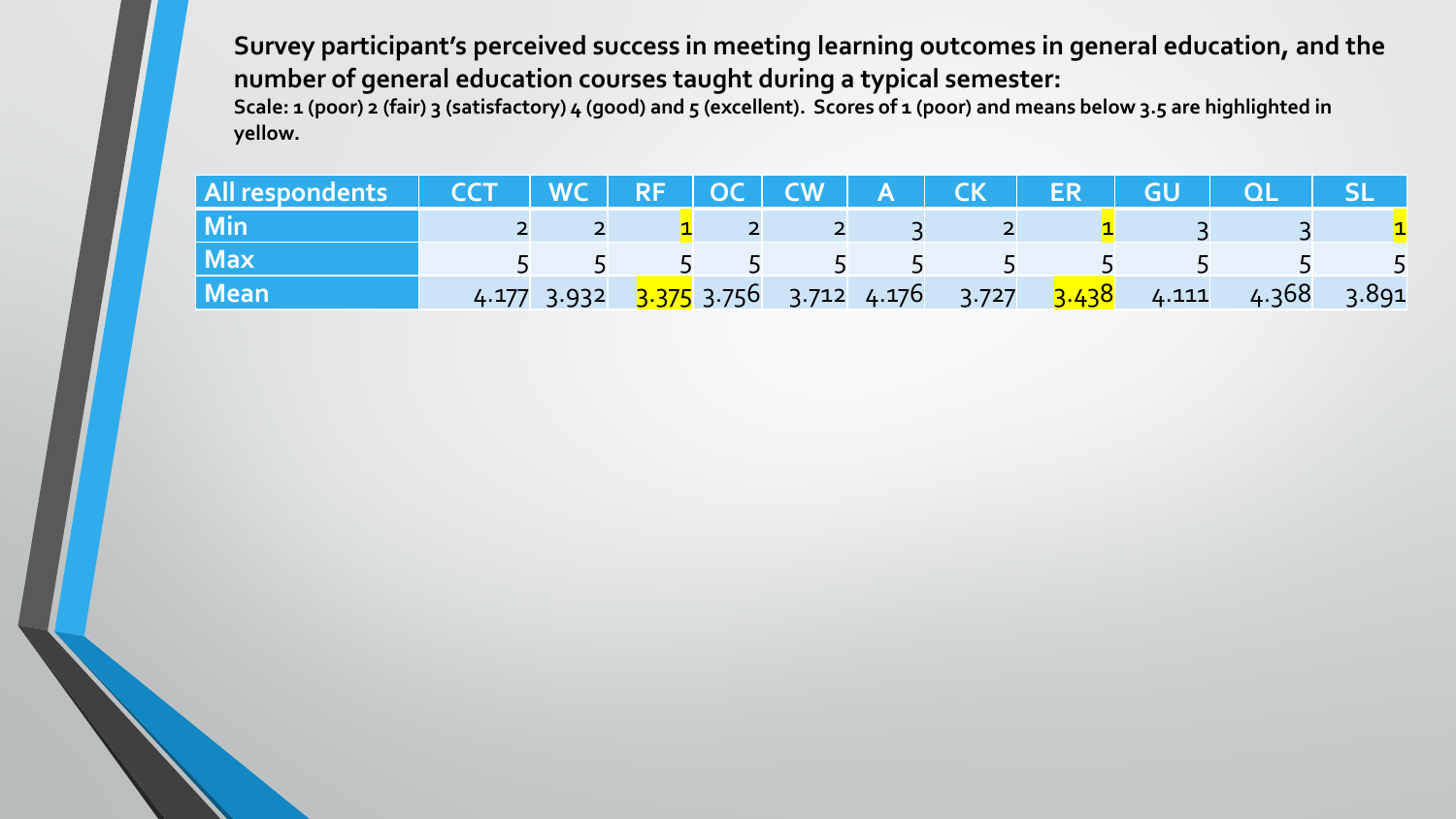**Survey participant's perceived success in meeting learning outcomes in general education courses taught:**

Scale: 1 (poor) 2 (fair) 3 (satisfactory) 4 (good) and 5 (excellent).

| <b>Position</b>             | <b>Mean</b> | Course Load in Gen Ed   Mean |
|-----------------------------|-------------|------------------------------|
| Tenured                     | 3.567       | All                          |
| Tenure track                | 4.0         |                              |
| Non-tenure track instructor |             | Most                         |
|                             | 4.0         | Some                         |
| Adjunct                     | 3.833       | <b>None</b>                  |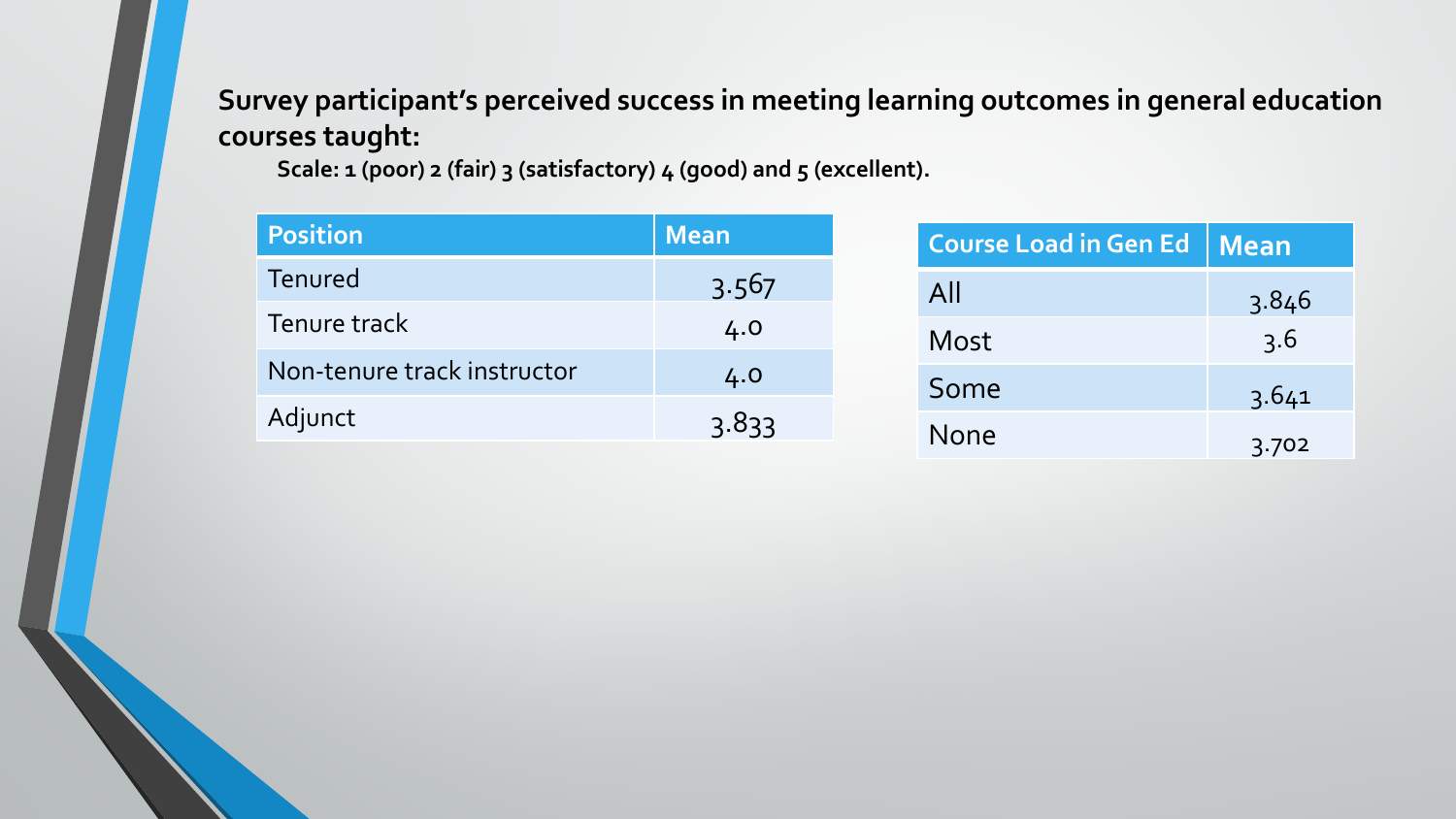**Survey participant's perceived success in meeting learning outcomes in general education, and employment position at RIC.** 

**Scale: 1 (poor) 2 (fair) 3 (satisfactory) 4 (good) and 5 (excellent). Scores of 1 (poor) and means below 3.5 are highlighted in yellow.**

| <b>Tenured</b>      | <b>CCT</b>     | <b>WC</b>      | <b>RF</b>      | <b>OC</b>      | <b>CW</b>      | Α                       | <b>CK</b>      | <b>ER</b>      | GU            | QL        | <b>SL</b>    |
|---------------------|----------------|----------------|----------------|----------------|----------------|-------------------------|----------------|----------------|---------------|-----------|--------------|
| Min                 | $\overline{2}$ | $\overline{2}$ |                | $\overline{2}$ | $\overline{2}$ | $\overline{3}$          | $\overline{2}$ |                | $\frac{1}{4}$ |           | $\mathbf{1}$ |
| <b>Max</b>          | 5              | 5              |                | 5              | 5              | 5                       | 5              |                | 5             |           |              |
| Mean                | 4.145          | 3.955          | 3.415          | 3.615          | 3.725          | 3.923                   | 3.810          | 3.394          | 4.667         | 4.290     | 3.854        |
| <b>Tenure track</b> | <b>CCT</b>     | <b>WC</b>      | <b>RF</b>      | <b>OC</b>      | <b>CW</b>      | $\mathsf{A}$            | <b>CK</b>      | <b>ER</b>      | GU            | <b>QL</b> | <b>SL</b>    |
| <b>Min</b>          |                | 3              |                | 4              | $\overline{3}$ |                         | $\overline{2}$ | $\overline{2}$ |               | 5         |              |
| <b>Max</b>          |                | 5              |                | 5              | 4              |                         | 5              |                |               | 5         | 5            |
| Mean                | 4.538          | 4.000          |                | 3.800 4.400    | 3.600          |                         | 3.500          | 3.857          |               | 5.000     | 4.200        |
| Non-tenure          |                |                |                |                |                |                         |                |                |               |           |              |
| track               | <b>CCT</b>     | <b>WC</b>      | <b>RF</b>      | <b>OC</b>      | <b>CW</b>      | $\overline{\mathsf{A}}$ | <b>CK</b>      | <b>ER</b>      | GU            | <b>QL</b> | <b>SL</b>    |
| instructor          |                |                |                |                |                |                         |                |                |               |           |              |
| <b>Min</b>          | 4              | $\overline{3}$ | $\overline{2}$ | 5 <sup>1</sup> | 4              |                         |                |                |               |           |              |
| <b>Max</b>          |                | 4              |                | 5              | 5              |                         |                |                |               |           |              |
| Mean                | 4.600          | 3.600          |                | 2.600 5.000    | 4.400          |                         |                |                |               |           |              |
| Adjunct             | <b>CCT</b>     | <b>WC</b>      | <b>RF</b>      | <b>OC</b>      | <b>CW</b>      | Α                       | <b>CK</b>      | <b>ER</b>      | GU            | QL        | <b>SL</b>    |
| <b>Min</b>          |                |                |                |                | $\overline{2}$ | 5                       | $\overline{2}$ | $\overline{2}$ |               |           |              |
| <b>Max</b>          |                | 4              |                |                | 5              | 5                       | 5              | 4              | 4             |           |              |
| <b>Mean</b>         | 4.000          | 3.800          | 3.364          |                | 3.375          | 5.000                   | 3.600          | 3.250          | 3.400         | 4.200     | 3.500        |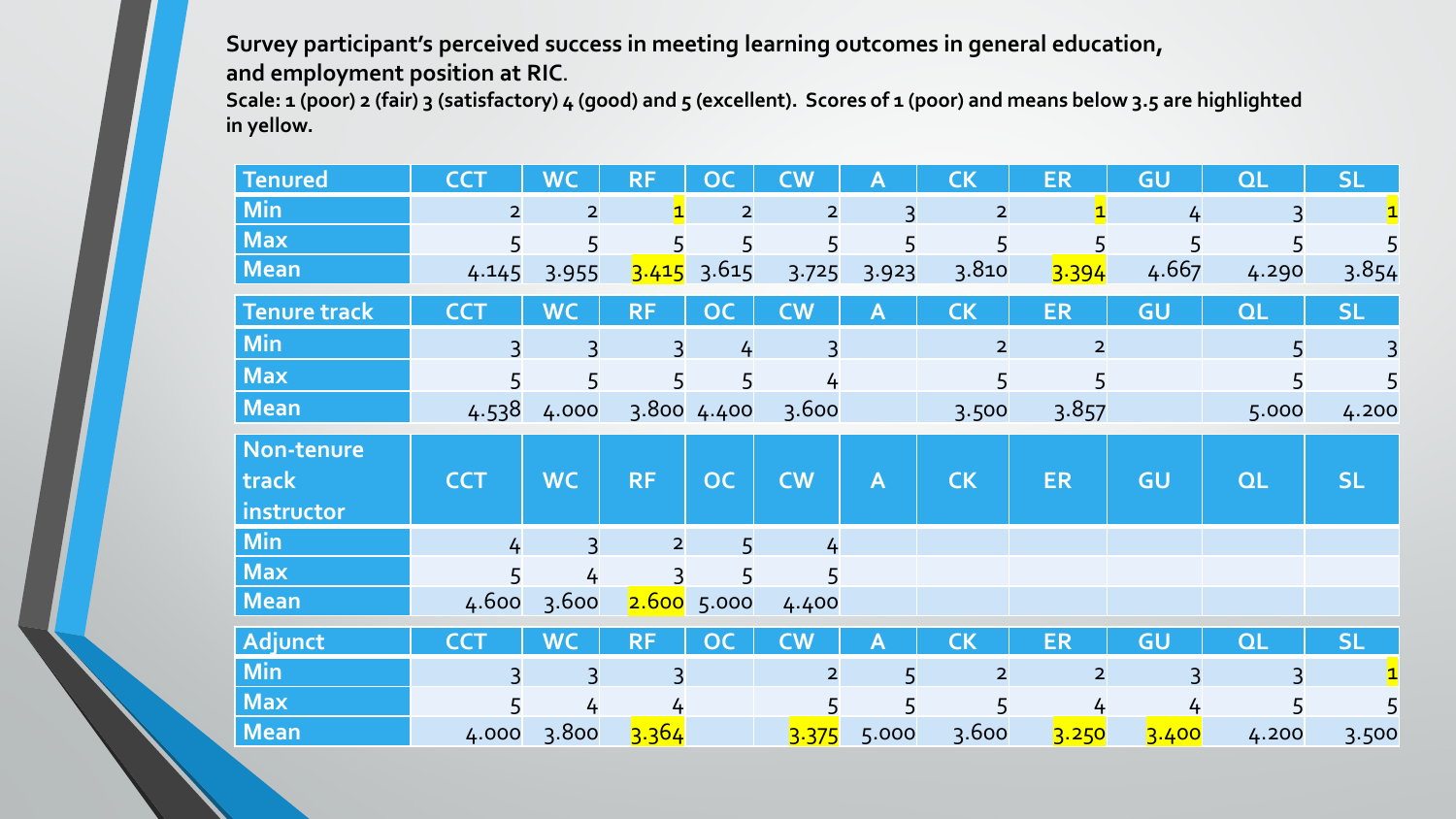According to the survey, the majority of survey participants report that they are at least somewhat familiar with general education learning outcomes. Differences from this observation emerge depending on teaching position and teaching experience:

- Those who teach in the Gen Ed indicate more awareness of outcomes than those who do not
- Tenured professors tend to be more familiar than faculty in all other positions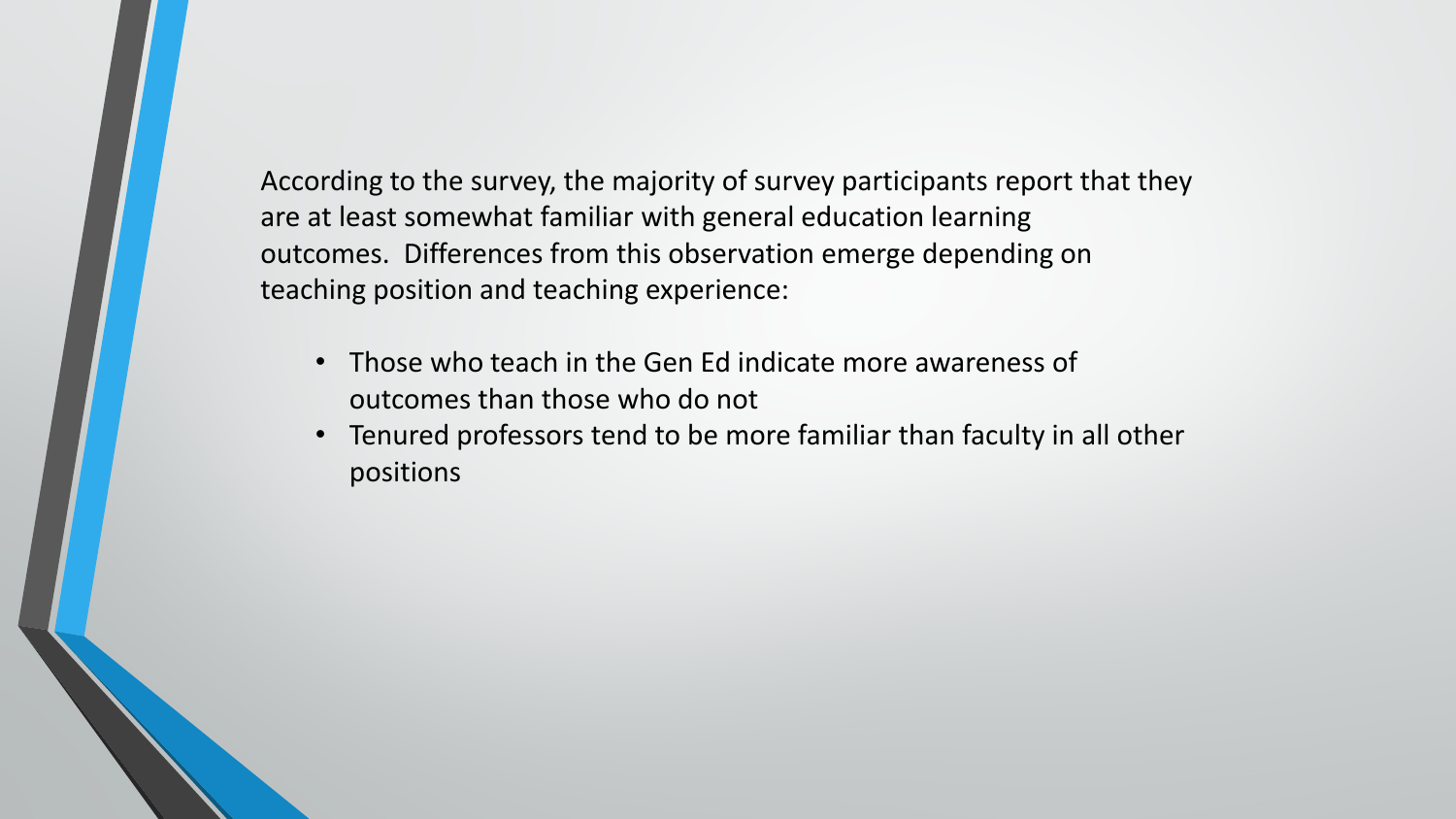**The survey-participant's perceived success in meeting learning outcomes sorted by general education courses, summary:** 

**(less confident = mean < than 3.5 Scores of 1 = possibly less confident)** 

Sorted by the teaching load comprised by general education courses, the survey indicates faculty feel less successful in having met Research Fluency and Ethical Reasoning outcomes

- For those who usually have all course load in general education, they report feeling less confidence in Collaborative Work and Ethical Reasoning
- For those who usually have most of their course load in general education, they report feeling less confidence in Research Fluency, Civic Knowledge, and Ethical Reasoning
- For those who usually have some of their course load in general education, they report feeling less confidence in Research Fluency and Scientific Literacy
- For those who usually do not teach in general education, they report feeling less confidence in Oral Communication and Collaborative Work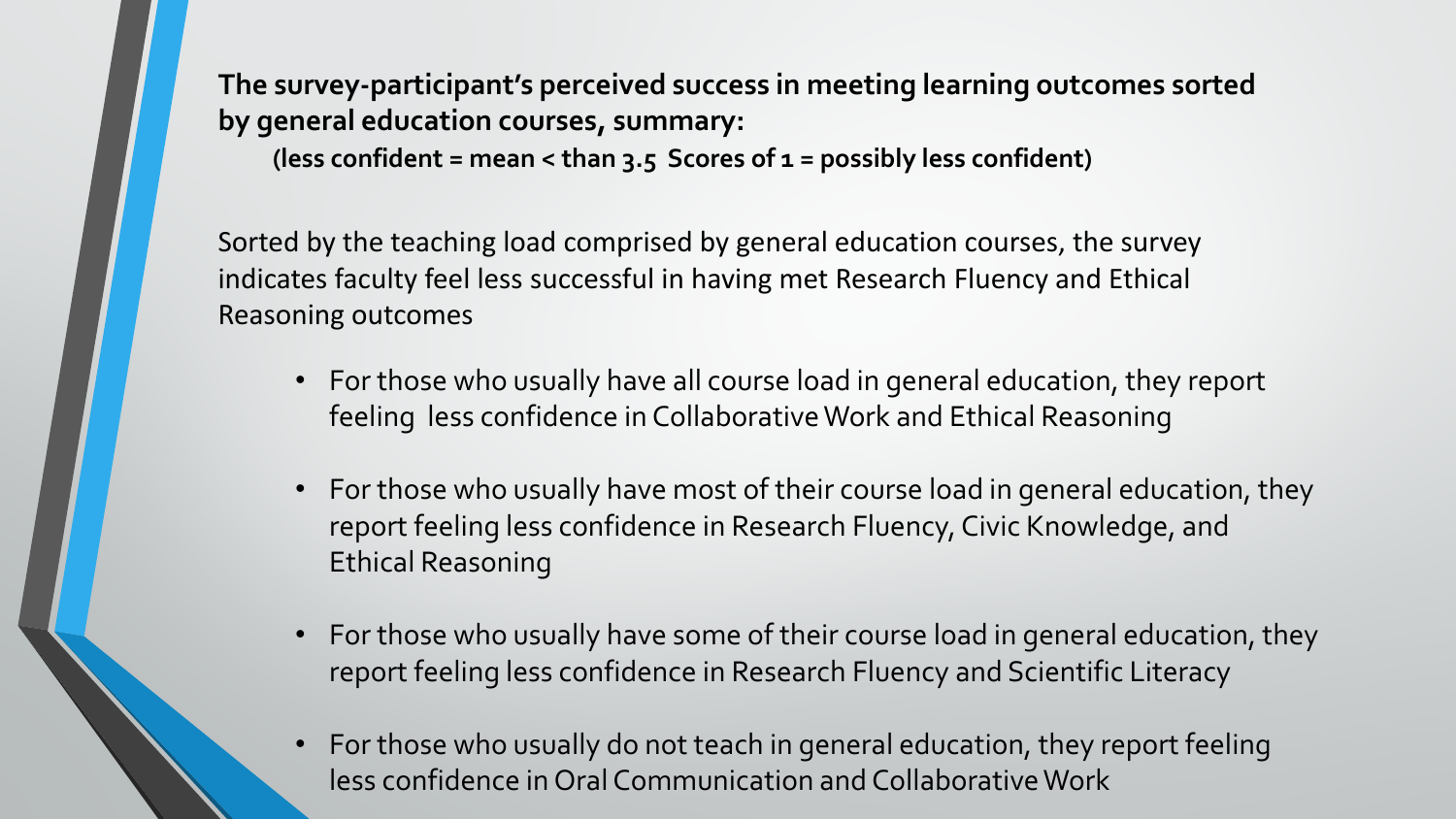## **The perceived success in meeting learning outcomes by instructors in general education courses, summary:**

When sorted by position, tenured faculty (who make up the majority of respondents) feel less successful in Research Fluency and Ethical Reasoning:

- Tenure-track are generally confident overall.
- Non-tenure track instructors and Adjuncts less confident in Research Fluency
- Adjuncts also lack confidence in Collaborative Work, Ethical Reasoning, and Global Understanding.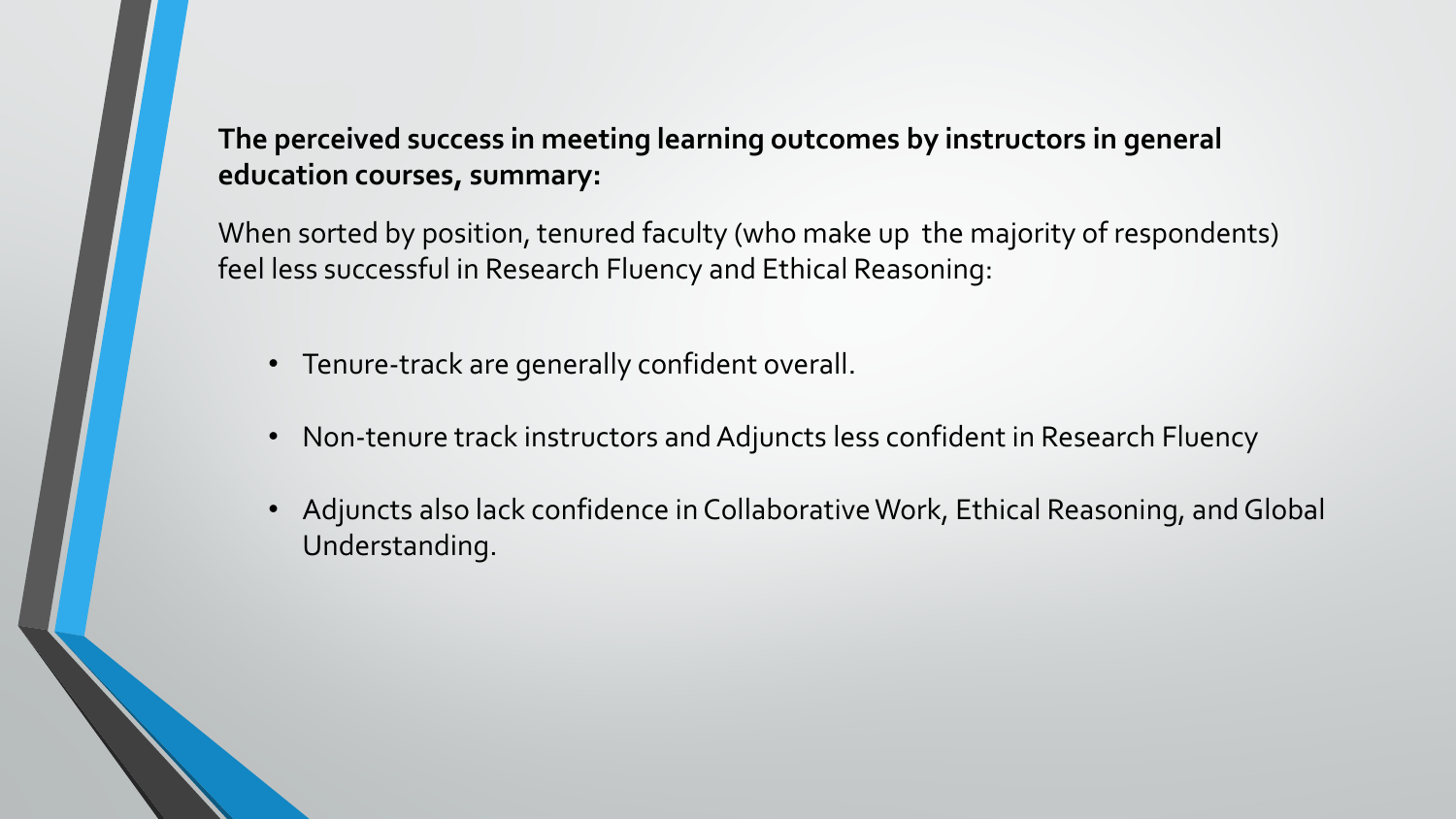**Survey-particpant's perceived success in meeting learning outcomes in general education courses taught:**

**Scale: 1 (poor) 2 (fair) 3 (satisfactory) 4 (good) and 5 (excellent).** 

| Outcome                               | <b>Responses   Mean</b> |       | Stan. dev. |
|---------------------------------------|-------------------------|-------|------------|
| <b>Critical and Creative Thinking</b> | 111                     | 4.19  | .769       |
| <b>Written Communication</b>          | 57                      | 3.95  | .742       |
| <b>Research Fluency</b>               | 54                      | 3.39  | .940       |
| <b>Oral Communication</b>             | 43                      | 3.77  | .868       |
| <b>Collaborative Work</b>             | 50                      | 3.72  | .991       |
| <b>Arts</b>                           | 15                      | 4.2   | .941       |
| <b>Civic Knowledge</b>                | 31                      | 3.74  | 1.125      |
| <b>Ethical Reasoning</b>              | 46                      | 3.46  | 1.089      |
| <b>Global Understanding</b>           |                         | 4.14  | .900       |
| <b>Quantitative Literacy</b>          | 36                      | 4 3 9 | .766       |
| <b>Scientific Literacy</b>            | 53                      | 3.92  | 1.158      |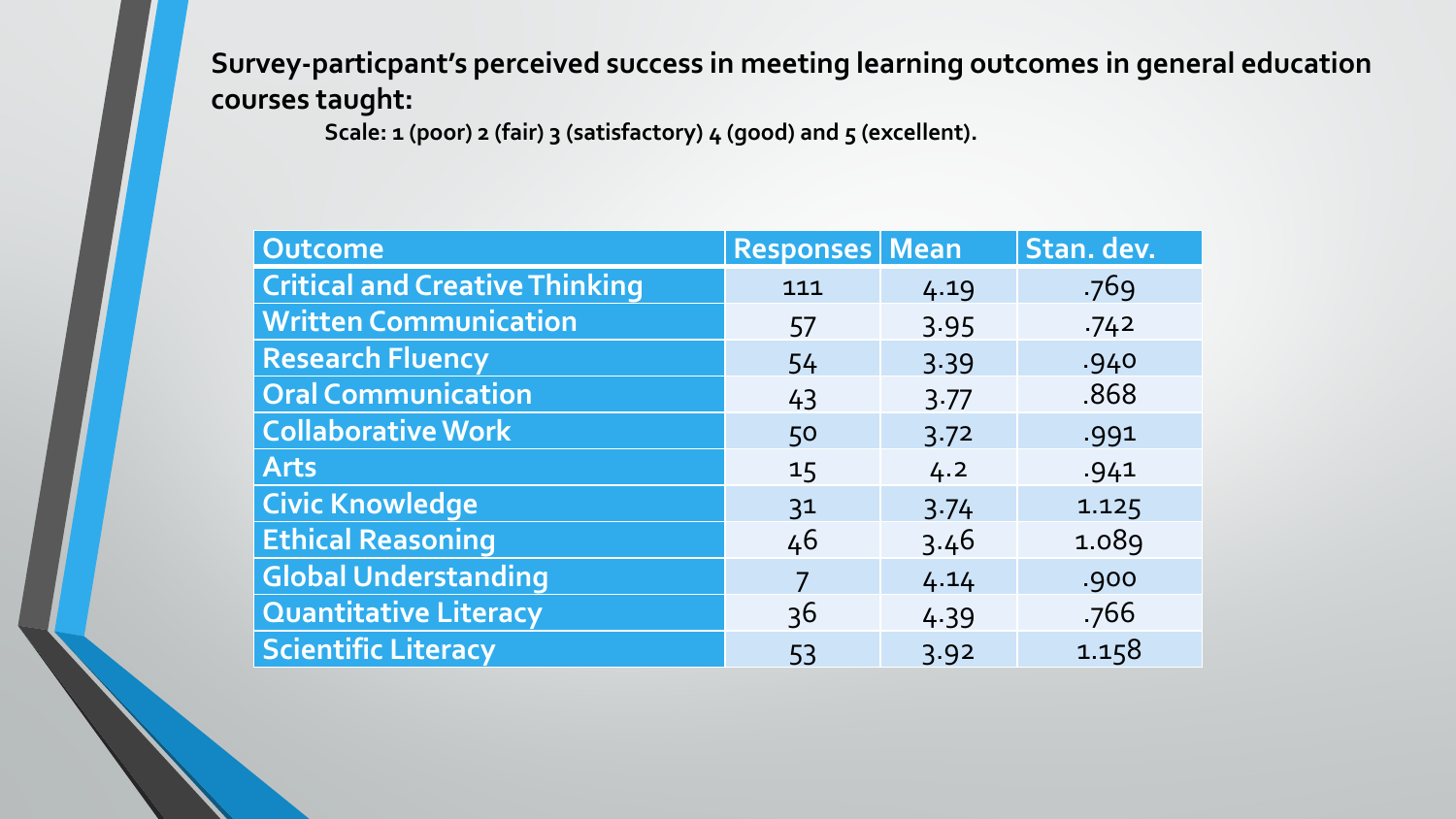Additional information related to how survey participants rated the "Overall Success" of general education at RIC:

- Neither employment status nor the school in which survey responders teach were predictors of a responder's rating of the general education program's overall success in meeting its learning outcomes.
- There was a significant, albeit weak, correlation (r=.232, p=.01) between familiarity with general education learning outcomes and the program's overall success in meeting learning outcomes.
- In other words, faculty of all employment status, from all schools, and with varying degrees of familiarity, rated Gen Ed's success in meeting learning outcomes similarly.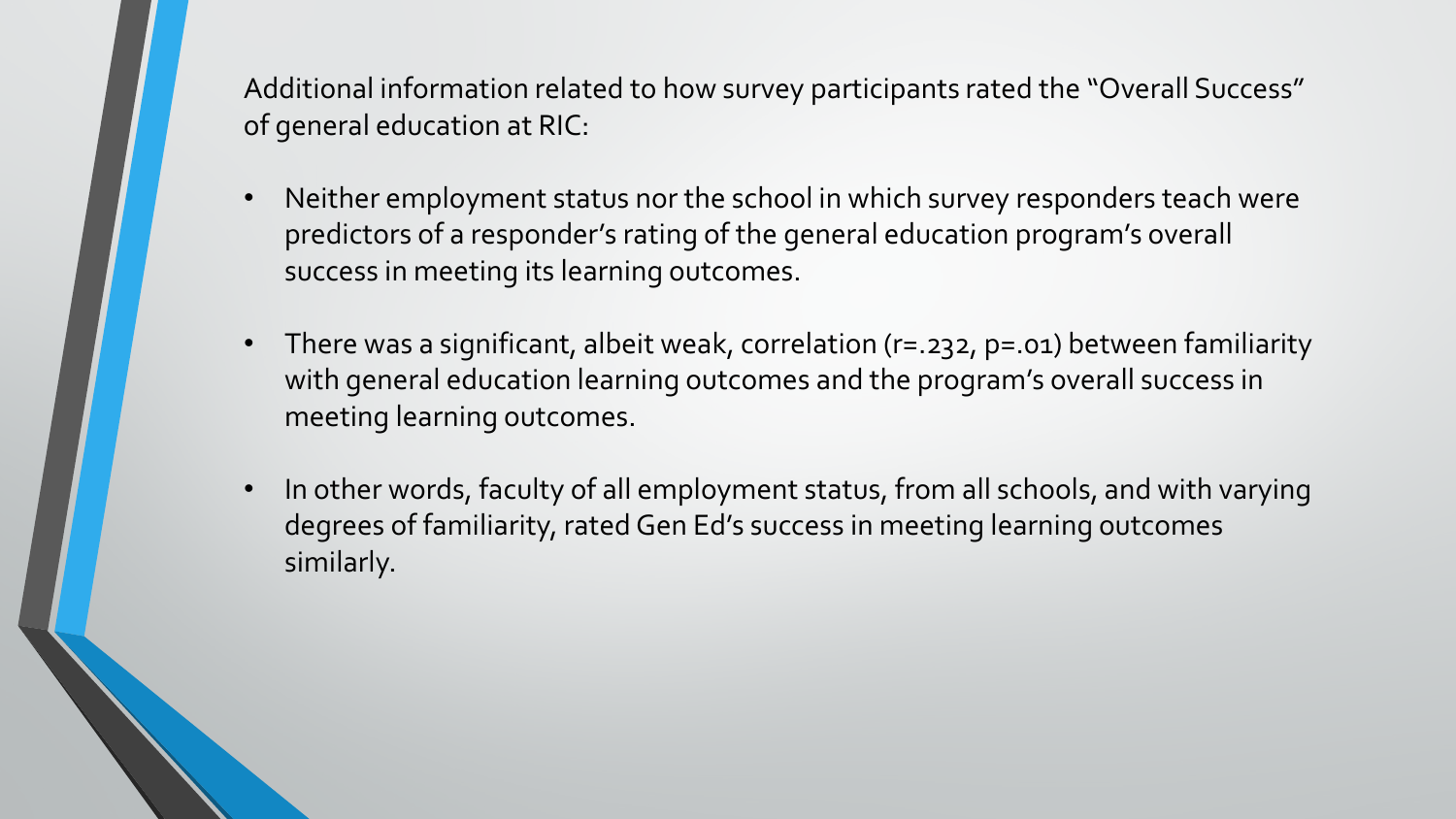# Qualitative Analysis 148 written responses

#### **General Themes of Written Comments**

- •Whether to revise or not the general education program
- •The importance of general education
- •The Second Language Requirement
- •The need for History/Civics requirement
- •Mathematics requirement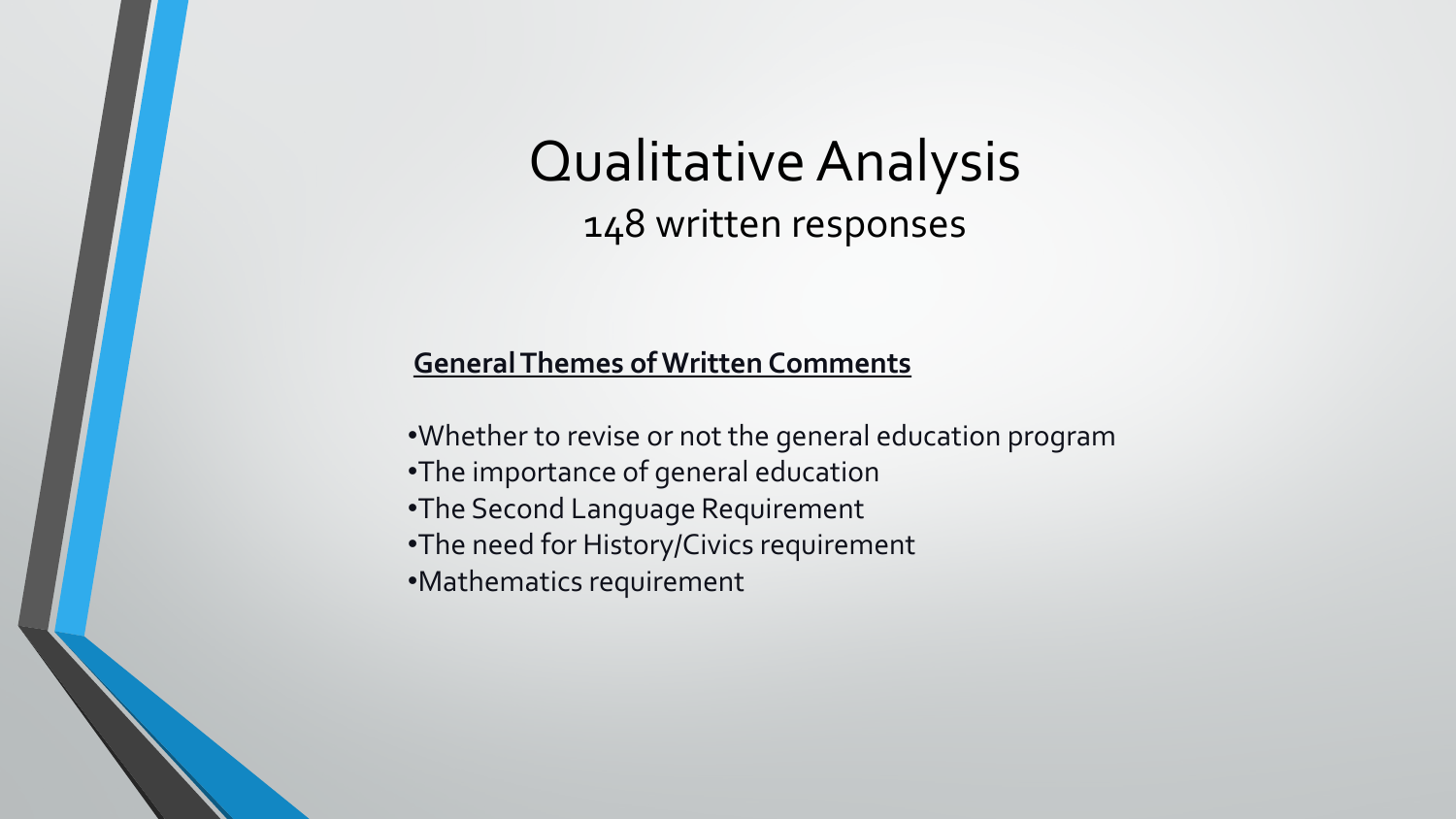A significant division exists between survey participants who write that the current general education program should not change, and faculty members who believe some changes are needed. **68 comments**

## **Comments explicitly favoring no change at this time (14 respondents)**

- Now is not the time for change
- Not a top priority
- The program is fine the way it is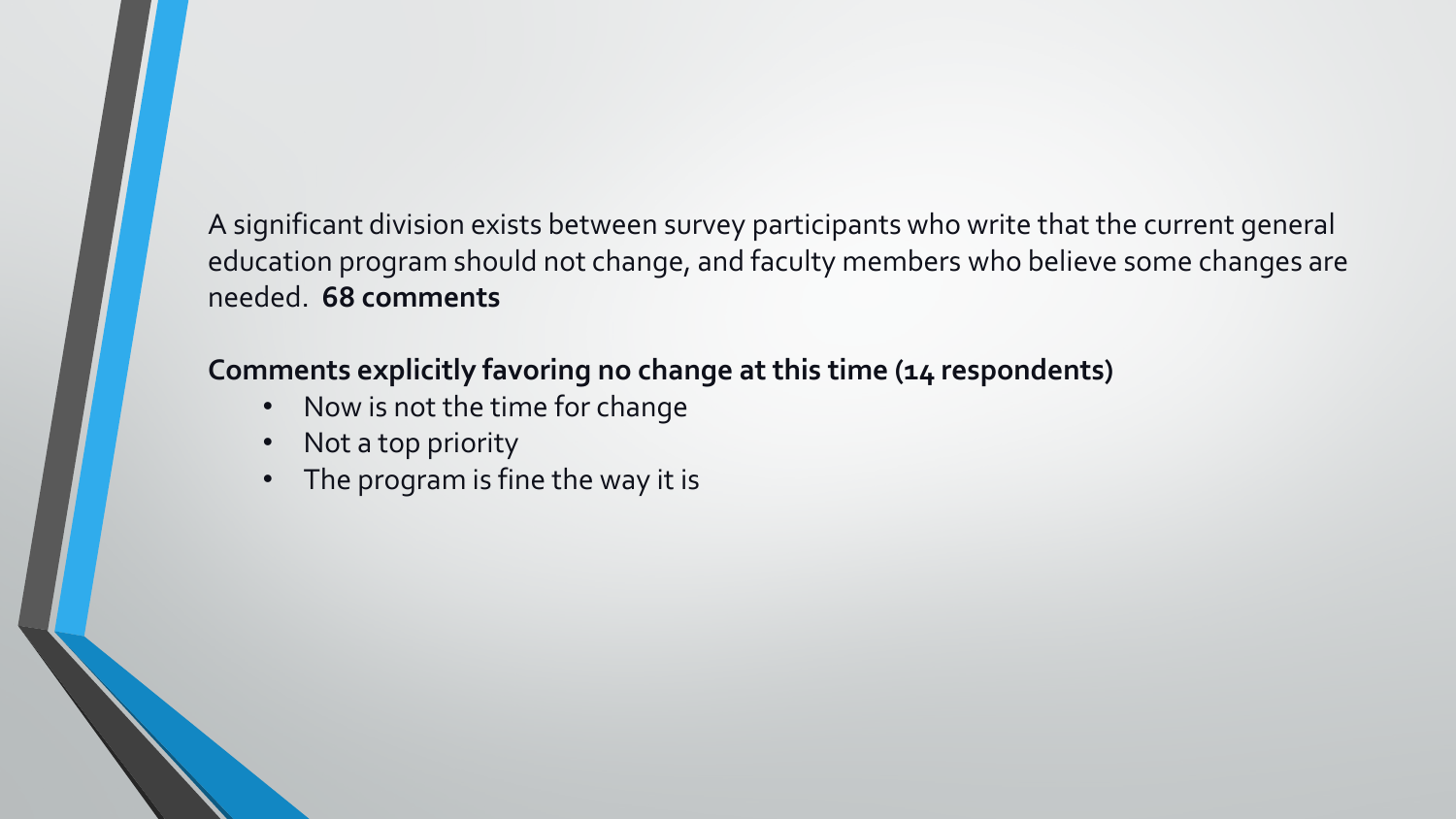#### **Respondents explicitly commenting in favor of change (54 respondents)**

Survey participants commented that the General Education program lacked coherence. 7 responses

Life Skills Parallel

• Some survey participants questioned the relevance of general education requirements to life in and after college. 6 responses

Critical thinking

• Not enough emphasis on critical thinking skills. 5 responses

Personal finance

• There is either limited or no focus on this topic in general education. 3 responses

Transfer Students

• Previously completed work not counting for general education credit keeping transfer students from graduating "on-time" 6 responses

Too large/too many required credits:

- Especially for professional students (Nursing, Education) 5 responses
- Eliminate or change the Second Language requirement (See slide 26 for details) 27 responses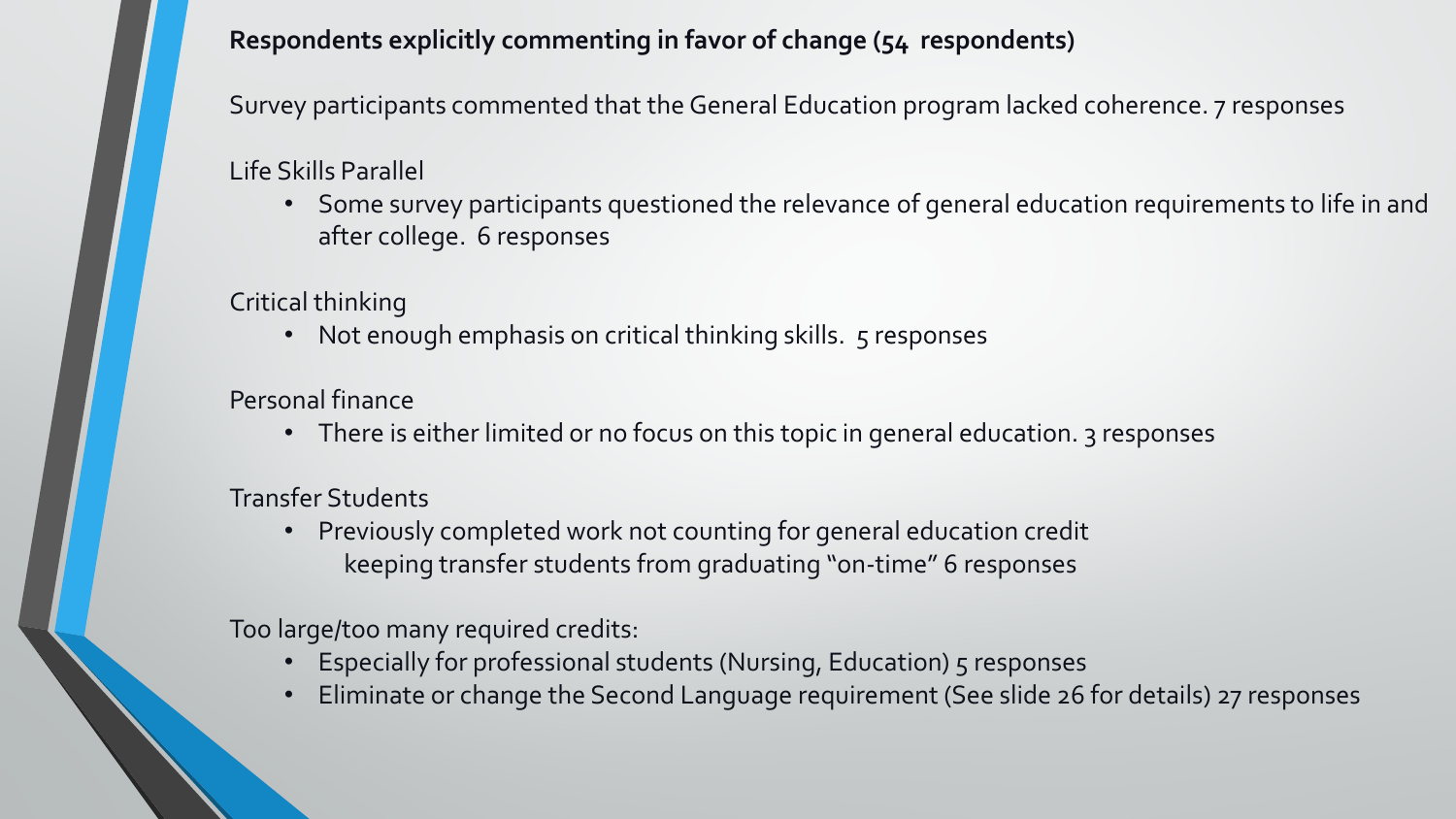#### **The Second Language Requirement**

Out of 148 total written responses in the survey, 31 survey participants addressed the second language requirement. The next highest group was 8 written responses about the mathematics requirement.

Of those 31 responses regarding second language requirement,

- 16 called for ending the second language requirement
- 11 recommended adjusting or revising the requirement
- 4 called for keeping the requirement as it is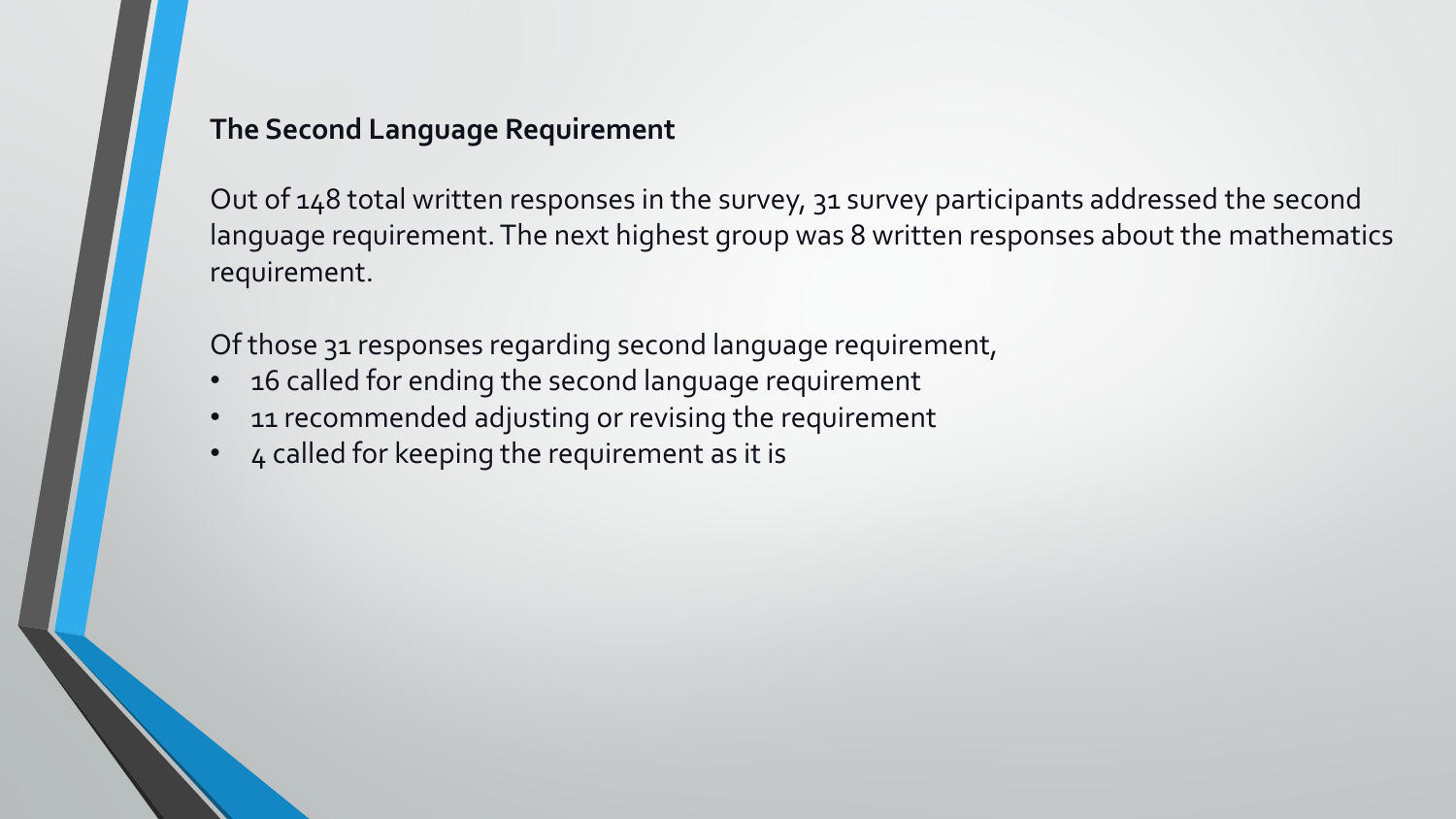#### **Need for greater focus on History and Civics in General Education**

A consistent theme was the importance of including History and Political Science among other Civics courses as general education requirements.

• The pandemic, the 2020 election, and recent political and social events indicate the need for History, Civics, and American Government courses to remain as General Education requirements